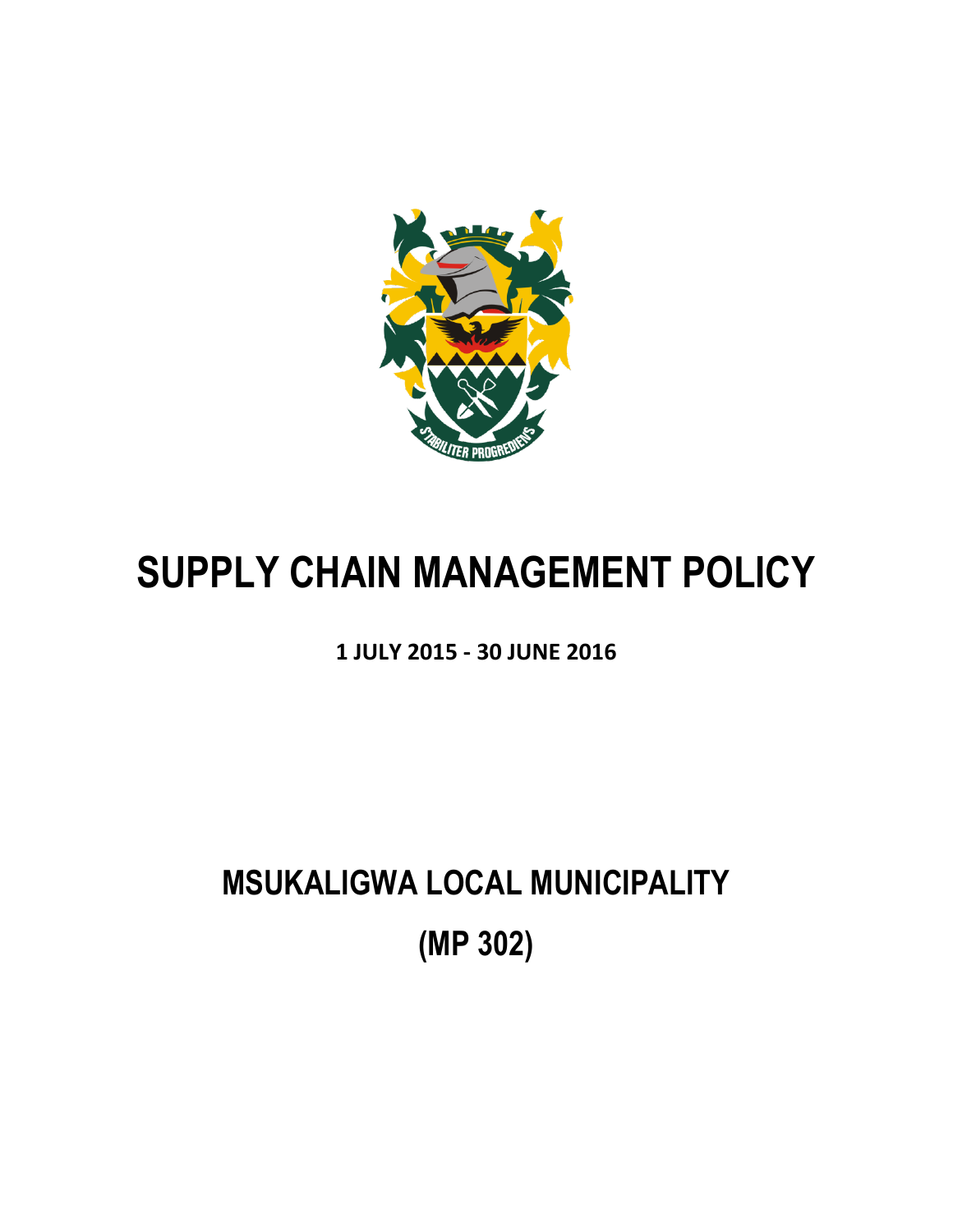## **Table of Contents**

| 1.   |         |                                                                                                               |  |
|------|---------|---------------------------------------------------------------------------------------------------------------|--|
| 1.1. |         |                                                                                                               |  |
| 1.2. |         |                                                                                                               |  |
| 1.3. |         |                                                                                                               |  |
| 1.4. |         |                                                                                                               |  |
| 1.5. |         |                                                                                                               |  |
| 1.6. |         |                                                                                                               |  |
| 1.7. |         |                                                                                                               |  |
| 2.   |         |                                                                                                               |  |
| 2.1. |         |                                                                                                               |  |
| 2.2. |         |                                                                                                               |  |
| 2.3. |         |                                                                                                               |  |
| 2.4. |         |                                                                                                               |  |
| 2.5. |         |                                                                                                               |  |
| 2.6. |         |                                                                                                               |  |
| 2.7. |         |                                                                                                               |  |
| 2.8. |         |                                                                                                               |  |
| 2.9. |         |                                                                                                               |  |
|      | 2.10.   | Procedures For Procuring Goods Or Services Through Written Quotations And Formal Written Price Quotations  12 |  |
|      | 2.11.   |                                                                                                               |  |
|      |         |                                                                                                               |  |
|      | 2.12.   |                                                                                                               |  |
|      | 2.13.   |                                                                                                               |  |
|      | 2.14.   |                                                                                                               |  |
|      | 2.15.   |                                                                                                               |  |
|      | 2.16.   |                                                                                                               |  |
|      | 2.17.   |                                                                                                               |  |
|      | 2.18.   |                                                                                                               |  |
|      | 2.19.   |                                                                                                               |  |
|      | 2.20.   |                                                                                                               |  |
|      | 2.21.   |                                                                                                               |  |
|      | 2.22.   |                                                                                                               |  |
|      | 2.23.   |                                                                                                               |  |
|      | 2.24.   |                                                                                                               |  |
|      | 2.25.   |                                                                                                               |  |
|      | 2.25.2. |                                                                                                               |  |
|      | 2.25.3. |                                                                                                               |  |
|      | 2.25.4. |                                                                                                               |  |
|      | 2.25.5. |                                                                                                               |  |
|      | 2.25.6. |                                                                                                               |  |
|      | 2.26.   |                                                                                                               |  |
|      | 2.27.   |                                                                                                               |  |
|      | 2.28.   |                                                                                                               |  |
|      | 2.29.   |                                                                                                               |  |
|      | 2.30.   |                                                                                                               |  |
|      | 2.31.   |                                                                                                               |  |
|      | 2.32.   |                                                                                                               |  |
|      | 2.33.   |                                                                                                               |  |
|      | 2.34.   |                                                                                                               |  |
|      | 2.35.   |                                                                                                               |  |
|      | 2.36.   |                                                                                                               |  |
|      |         |                                                                                                               |  |
| 3.   |         |                                                                                                               |  |
| 3.1. |         |                                                                                                               |  |
| 3.2. |         |                                                                                                               |  |
| 3.3. |         |                                                                                                               |  |
| 3.4. |         |                                                                                                               |  |
| 4.   |         |                                                                                                               |  |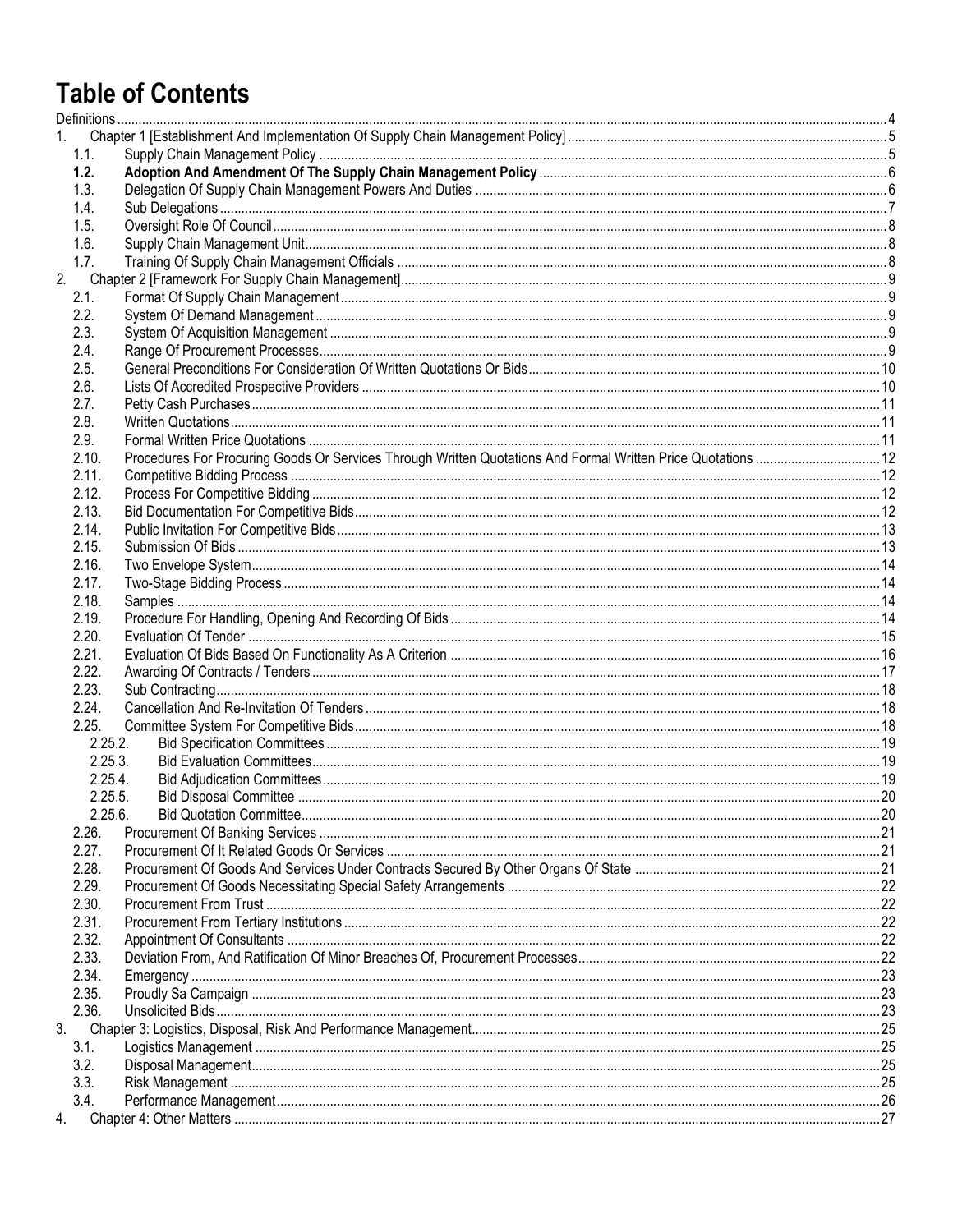| 4.1.    |                                                                                                                               |  |
|---------|-------------------------------------------------------------------------------------------------------------------------------|--|
| 4.2.    |                                                                                                                               |  |
| 4.3.    |                                                                                                                               |  |
| 4.4.    |                                                                                                                               |  |
| 4.5.    |                                                                                                                               |  |
| 4.6.    |                                                                                                                               |  |
| 4.7.    |                                                                                                                               |  |
| 4.8.    |                                                                                                                               |  |
| 4.9.    |                                                                                                                               |  |
| 4.10.   |                                                                                                                               |  |
| 4.10.3. | Eme B-Bbee Status Level Certificates Issued By Auditor / Accounting Officers As Contemplated In The Close Corporation Act  30 |  |
| 4.10.4. |                                                                                                                               |  |
| 4.10.5. |                                                                                                                               |  |
| 4.11.   |                                                                                                                               |  |
| 4.12.   |                                                                                                                               |  |
| 4.13.   |                                                                                                                               |  |
| 4.14.   |                                                                                                                               |  |
| 4.15.   |                                                                                                                               |  |
|         |                                                                                                                               |  |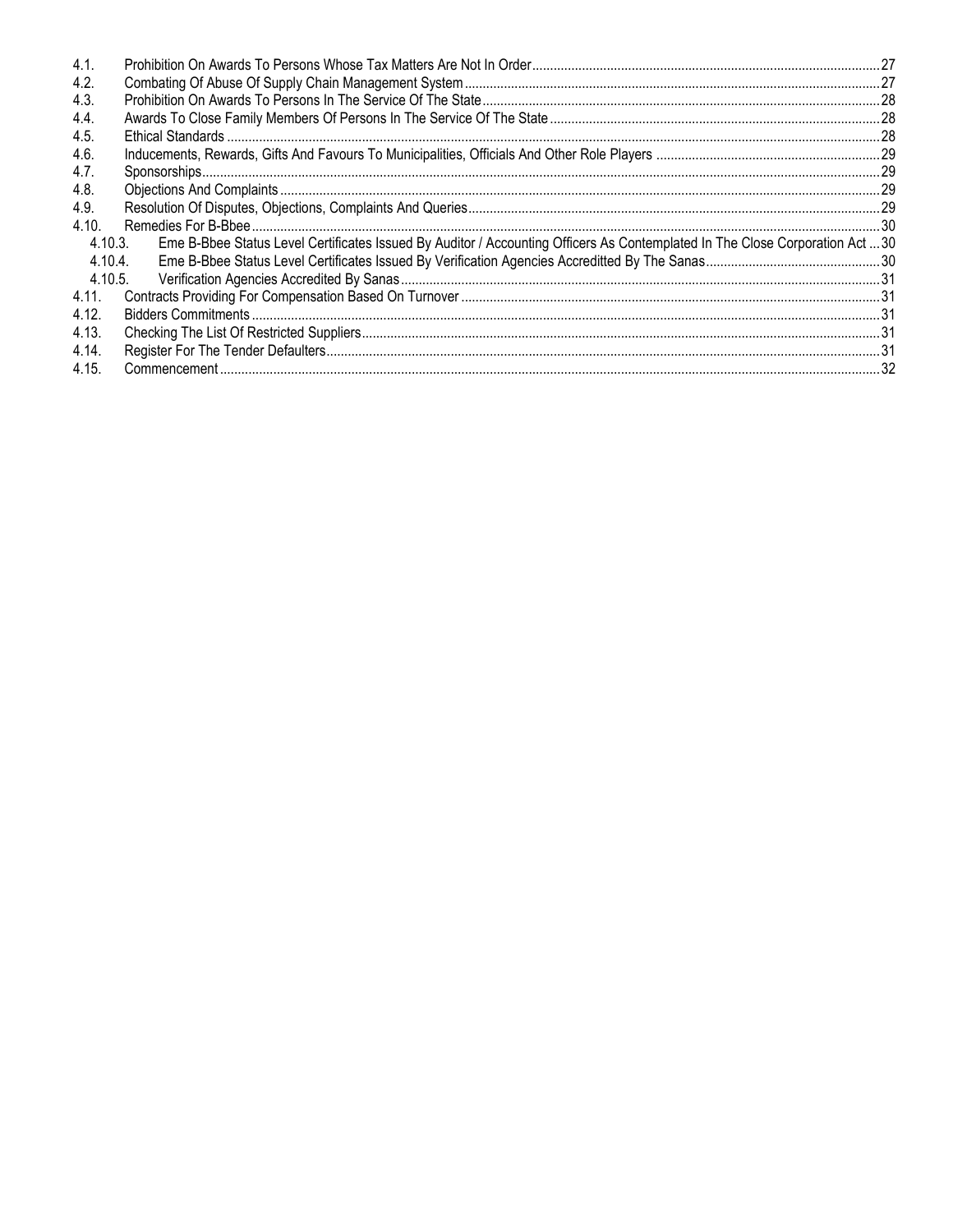## <span id="page-3-0"></span>**DEFINITIONS**

In this policy, unless the context otherwise indicates, a word or expression to which a meaning has been assigned in the Act has the same meaning as in the Act, and –

| "Act"<br>"All applicable taxes"                                                     | means the Preferential Procurement Policy Framework Act, 2000 (Act No 5 of 2000);<br>includes value-added tax, pay as you earn, income tax, unemployment insurance fund<br>contributions and skills development levies;                                                                                                                                                                                                                               |
|-------------------------------------------------------------------------------------|-------------------------------------------------------------------------------------------------------------------------------------------------------------------------------------------------------------------------------------------------------------------------------------------------------------------------------------------------------------------------------------------------------------------------------------------------------|
| "B-BBEE<br>status<br>level<br>0f<br>contributor"                                    | means the B-BBEE status received by a measured entity based on its overall performance using<br>the relevant scorecard contained in the Codes of Good Practice on Black Economic<br>issued in terms of section 9 (1) of the Broad-Based Black Economic<br>Empowerment,<br><b>Empowerment Act:</b>                                                                                                                                                     |
| "B-BBEE"                                                                            | means broad-based black economic empowerment as defined in section 1 of the Broad-Based<br><b>Black Economic Empowerment Act;</b>                                                                                                                                                                                                                                                                                                                     |
| "Broad-Based Black Economic<br><b>Empowerment Act"</b>                              | MEANS THE Broad-Based Black Economic Empowerment Act, 2003 (Act No. 53 of 2003);                                                                                                                                                                                                                                                                                                                                                                      |
| "comparative price"                                                                 | means the price after the factors of a non-firm price and all conditional discounts that can be<br>utilized have been taken into consideration;                                                                                                                                                                                                                                                                                                       |
| "competitive bid"<br>"competitive bidding process"<br>"consortium or joint venture" | means a bid in terms of a competitive bidding process;<br>means a competitive bidding process referred to in this policy;<br>means an association of persons for the purpose of combining their expertise, property, capital,<br>efforts, skill and knowledge in an activity for the execution of a contract;                                                                                                                                         |
| "contract"<br>"designated sector"                                                   | means the agreement that results from the acceptance of a tender by an organ of state;<br>Means a sector, sub-sector or industry that has been designated by the Department of Trade and<br>Industry in line with national development and industrial policies for local production, where only<br>locally produced services, works or goods or locally manufactured goods meet the stipulated<br>minimum threshold for local production and content; |
| "final award"                                                                       | in relation to bids or quotations submitted for a contract, means the final decision on which bid or<br>quote to accept;                                                                                                                                                                                                                                                                                                                              |
| "firm price"                                                                        | means the price that is only subject to adjustments in accordance with the actual increase or<br>decrease resulting from the change, imposition, or abolition of customs or excise duty and any<br>other duty, levy, or tax, which, in terms of the law or regulation, is binding on the contractor and<br>demonstrably has an influence on the price of any supplies, or the rendering costs of any service,<br>for the execution of the contract;   |
| "formal written price quotation"<br>"functionality"                                 | means quotations referred to in this policy;<br>means the measurement according to predetermined norms, as set out in the tender documents,<br>of a service or commodity that is designed to be practical and useful, working or operating, taking<br>into account, among other factors, the quality, reliability, viability and durability of a service and<br>the technical capacity and ability of a tenderer;                                     |
| "imported content"                                                                  | means that portion of the tender price represented by the cost of components, parts or materials<br>which have been or are still to be imported (whether by the supplier or its subcontractors) and<br>which costs are inclusive of the costs abroad, plus freight and other direct importation costs, such<br>as landing costs, dock dues, import duty, sales duty or other similar tax or duty at the South<br>African port of entry;               |
| "in the service of the state"                                                       | means to be $-$<br>濠<br>a member of $-$<br>any municipal council;<br>➤<br>any provincial legislature; or<br>➤<br>the National Assembly or the National Council of Provinces;                                                                                                                                                                                                                                                                          |

- a member of the board of directors of any municipal entity;
- an official of any municipality or municipal entity;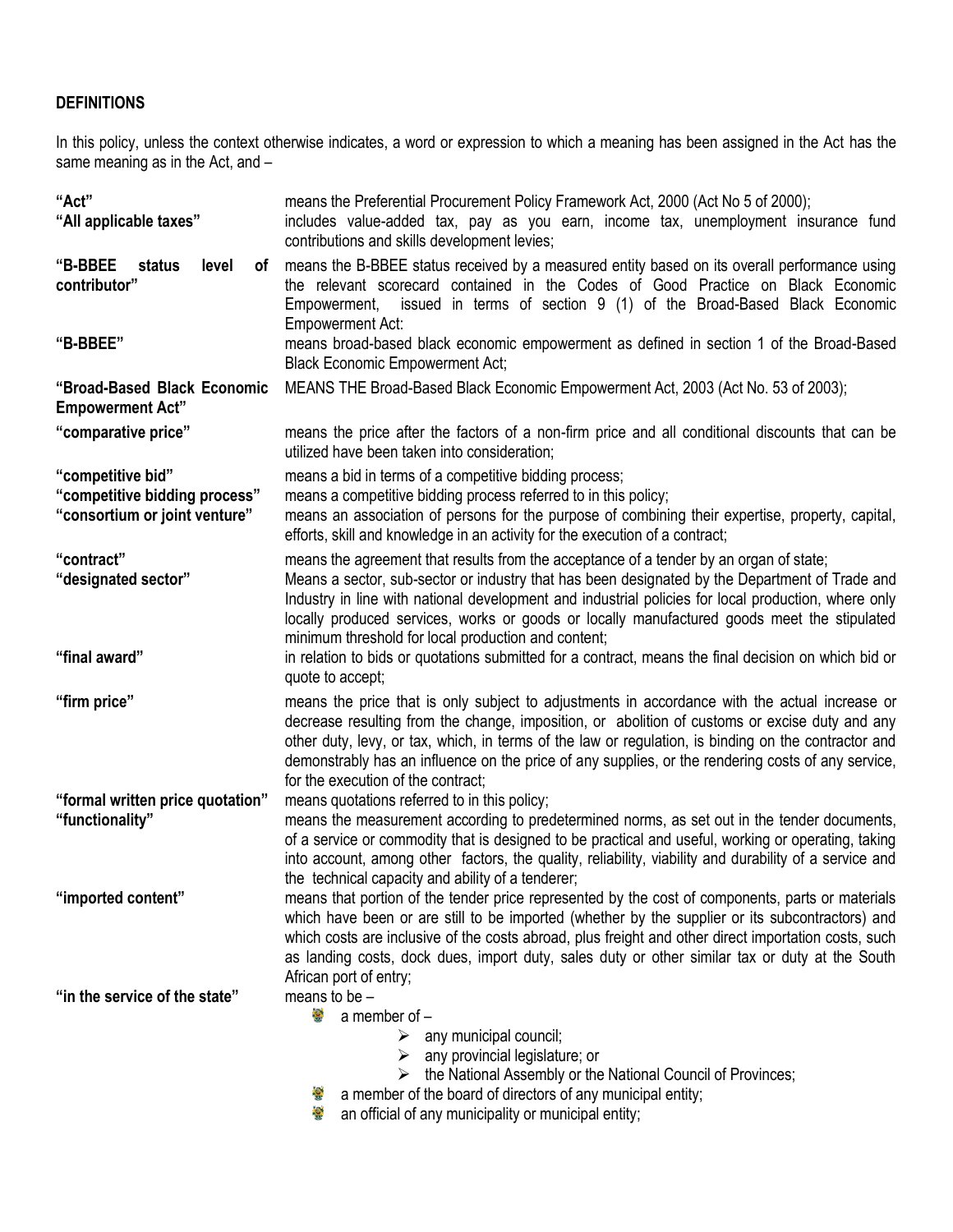| "list of accredited prospective<br>providers"                               | 1999 (Act No.1 of 1999);<br>a member of the accounting authority of any national or provincial public entity; or<br>an employee of Parliament or a provincial legislature;<br>means the list of accredited prospective providers which a municipality or municipal entity must<br>keep in terms of paragraph 14 of this policy;                                                                                                                                           |
|-----------------------------------------------------------------------------|---------------------------------------------------------------------------------------------------------------------------------------------------------------------------------------------------------------------------------------------------------------------------------------------------------------------------------------------------------------------------------------------------------------------------------------------------------------------------|
| "local content"                                                             | means that portion of the tender price which is not included in the imported content, provided that<br>local manufacture does take place;                                                                                                                                                                                                                                                                                                                                 |
| "long term contract"<br>"non-firm prices"<br>"other applicable legislation" | means a contract with a duration period exceeding one year;<br>means all prices other than "firm" prices;<br>means any other legislation applicable to municipal supply chain management, including -<br>the Preferential Procurement Policy Framework Act, 2000 (Act No. 5 of 2000);<br>S.<br><b>RAD</b><br>the Broad-Based Black Economic Empowerment Act, 2003 (Act No. 53 of 2003); and<br>the Construction Industry Development Board Act, 2000 (Act No.38 of 2000); |
| "person"<br>"rand value"                                                    | includes a juristic person;<br>means the total estimated value of a contract in South African currency, calculated at the time of<br>tender invitations, and includes all applicable taxes and excise duties;                                                                                                                                                                                                                                                             |
| "Regulation"<br>"Service provider"                                          | means the Local Government: Municipal Supply Chain Management Regulations;<br>means an accredited service provider by the Council, of goods and services required from to time<br>by the Council.                                                                                                                                                                                                                                                                         |
| "Sole supplier"<br>"sub-contract"                                           | means sole/single supplier as referred to in paragraph 36 of this policy;<br>means the primary contractor's assigning, leasing, making out work to, or employing, another<br>person to support such primary contractor in the execution of part of a project in terms of the<br>contract;                                                                                                                                                                                 |
| "Supply Chain Management<br>"Code of Conduct"                               | means the National Treasury's Code of Conduct for Supply Chain Management Practitioners and<br>other Role Players, as amended by the Council, which is part of the policy                                                                                                                                                                                                                                                                                                 |
| "Supply Chain Management"                                                   | means systems approach to manage the entire flow of goods and services that will create and<br>optimize value for customer in the form of products and services which specifically at satisfying<br>customer demands                                                                                                                                                                                                                                                      |
| "tender"                                                                    | means a written offer in a prescribed or stipulated form in response to an invitation by an organ of<br>state for the provision of services, works or goods, through price quotations, advertised<br>competitive tendering processes or proposals;                                                                                                                                                                                                                        |
| "the Act"<br>"total revenue"                                                | means the Local Government: Municipal Finance Management Act, 2003 (Act No. 56 of 2003);<br>Bears the same meaning assigned to this expression in the Codes of Good Practice on Black<br>Economic Empowerment, issued in terms of section 9(1) of the Broad-Based Black Economic<br>Empowerment Act and promulgated in the Government Gazette on 9 February 2007;                                                                                                         |
| "Treasury guidelines"                                                       | means any guidelines on supply chain management issued by the Minister in terms of section 168<br>of the Act;                                                                                                                                                                                                                                                                                                                                                             |
| "trust"                                                                     | means the arrangement through which the property of one person is made over or bequeathed to<br>a trustee to administer such property for the benefit of another person; and                                                                                                                                                                                                                                                                                              |
| "trustee"                                                                   | means any person, including the founder of a trust, to whom property is bequeathed in order for<br>such property to be administered for the benefit of another person.                                                                                                                                                                                                                                                                                                    |
| "written quotations"                                                        | means quotations referred to in paragraph 8.3.6 of this policy.                                                                                                                                                                                                                                                                                                                                                                                                           |

an employee of any national or provincial department, national or provincial public entity or constitutional institution within the meaning of the Public Finance Management Act,

## <span id="page-4-1"></span><span id="page-4-0"></span>**1. CHAPTER 1 [ESTABLISHMENT AND IMPLEMENTATION OF SUPPLY CHAIN MANAGEMENT POLICY]**

## **1.1. SUPPLY CHAIN MANAGEMENT POLICY**

1.1.1. The Msukaligwa Local Municipality resolves in terms of section 111 of the Act to have and implement a supply chain management policy that gives effect to –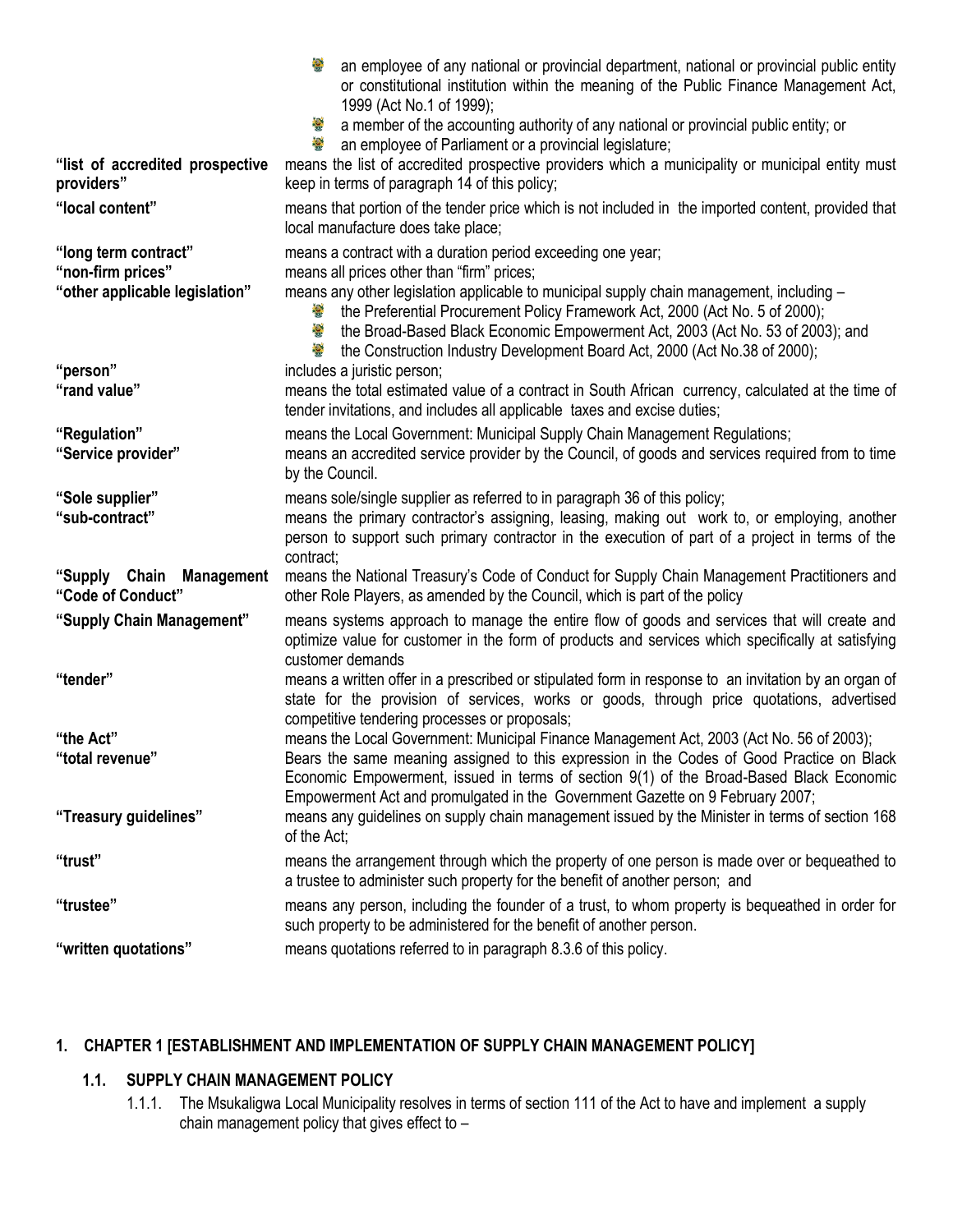- 1.1.1.1. section 217 of the Constitution; and
- 1.1.1.2. Part 1 of Chapter 11 and other applicable provisions of the Act;<br>1.1.1.3. is fair. equitable. transparent. competitive and cost effective:
- is fair, equitable, transparent, competitive and cost effective;
- 1.1.2. complies with
	- 1.1.2.1. the regulatory framework prescribed in Chapter 2 of the Regulations; and
	- 1.1.2.2. any minimum norms and standards that may be prescribed in terms of section 168 of the Act;
	- 1.1.2.3. is consistent with other applicable legislation;<br>1.1.2.4. does not undermine the objective for uniformit
	- does not undermine the objective for uniformity in supply chain management systems between organs of state in all spheres; and
	- 1.1.2.5. is consistent with national economic policy concerning the promotion of investments and doing business with the public sector.
	- 1.1.2.6. The municipality may not act otherwise than in accordance with this supply chain management policy when –<br>1.1.2.6.1.
		- procuring goods or services;
		- 1.1.2.6.2. disposing of goods no longer needed;
		- 1.1.2.6.3. selecting contractors to provide assistance in the provision of municipal services otherwise than in circumstances where Chapter 8 of the Municipal Systems Act applies; or
	- 1.1.2.7. in the case of a municipality, selecting external mechanisms referred to in section 80(1)(b) of the Municipal Systems Act for the provision of municipal services in circumstances contemplated in section 83 of that Act.
- 1.1.3. Subparagraphs (1.1.1) and (1.1.2) of this policy do not apply in the circumstances described in section 110 (2) of the Act except where specifically provided otherwise in this policy.

## <span id="page-5-0"></span>**1.2. ADOPTION AND AMENDMENT OF THE SUPPLY CHAIN MANAGEMENT POLICY**

- 1.2.1. The accounting officer must
	- 1.2.1.1. at least annually review the implementation of this policy; and
	- 1.2.1.2. when the accounting officer considers it necessary, submit proposals for the amendment of this policy to the council.
- 1.2.2. If the accounting officer submits a draft policy to the council that differs from the model policy, the accounting officer must ensure that such draft policy complies with the Regulations. The accounting officer must report any deviation from the model policy to the National Treasury and the relevant provincial treasury.
- 1.2.3. When amending this supply chain management policy the need for uniformity in supply chain practices, procedures and forms between organs of state in all spheres, particularly to promote accessibility of supply chain management systems for small businesses must be taken into account.
- 1.2.4. The accounting officer of a municipality must in terms of section  $62(1)(f)(iv)$  of the Act, take all reasonable steps to ensure that the municipality has and implements this supply chain management policy.

## <span id="page-5-1"></span>**1.3. DELEGATION OF SUPPLY CHAIN MANAGEMENT POWERS AND DUTIES**

- 1.3.1. The council hereby delegates such additional powers and duties to the accounting officer so as to enable the accounting officer –
- 1.3.2. to discharge the supply chain management responsibilities conferred on accounting officers in terms of
	- 1.3.2.1. Chapter 8 or 10 of the Act; and<br>1.3.2.2. the supply chain management p
	- the supply chain management policy;
- 1.3.3. to maximise administrative and operational efficiency in the implementation of the supply chain management policy;
- 1.3.4. to enforce reasonable cost-effective measures for the prevention of fraud, corruption, favouritism and unfair and irregular practices in the implementation of the supply chain management policy; and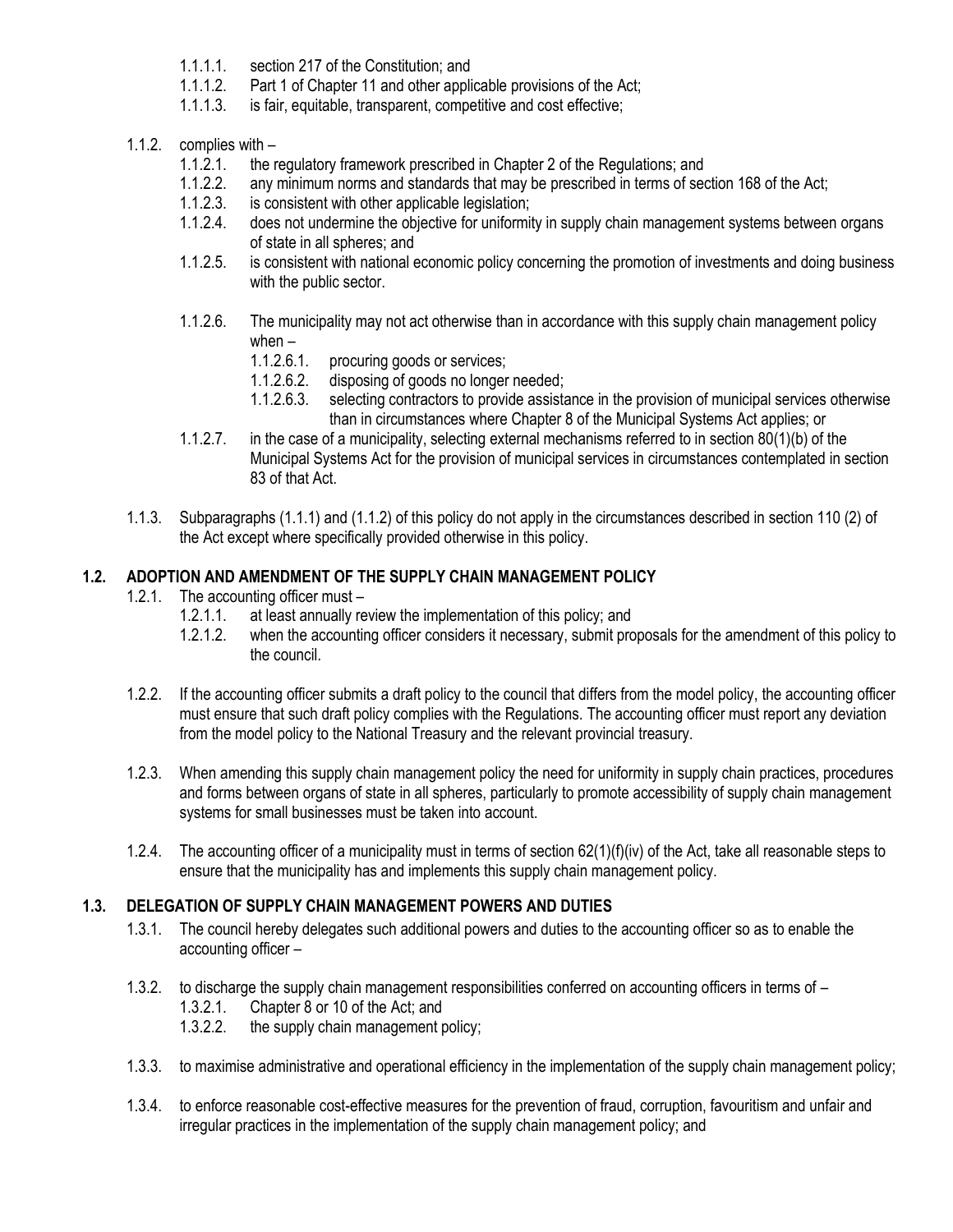- 1.3.5. to comply with his or her responsibilities in terms of section 115 and other applicable provisions of the Act.
- 1.3.6. Sections 79 and 106 of the Act apply to the sub delegation of powers and duties delegated to an accounting officer in terms of this policy.
- 1.3.7. The council or accounting officer may not delegate or sub delegate any supply chain management powers or duties to a person who is not an official of the municipality or to a committee which is not exclusively composed of officials of the municipality.
- 1.3.8. This paragraph may not be read as permitting an official to whom the power to make final awards has been delegated, to make a final award in a competitive bidding process otherwise than through the committee system provided for in paragraph 26 of this policy.

## <span id="page-6-0"></span>**1.4. SUB DELEGATIONS**

- 1.4.1. The accounting officer may in terms of section 79 or 106 of the Act sub delegate any supply chain management powers and duties, including those delegated to the accounting officer in terms of this policy, but any such sub delegation must be consistent with subparagraph (1.4.2.2) and paragraph (1.4.2.4) of this policy.
- 1.4.2. The power to make a final award
	- 1.4.2.1. above R200 000 (VAT included) may not be sub delegated by the accounting officer;
	- 1.4.2.2. above R100 000 (VAT included), but not exceeding R200 000 (VAT included), may be sub delegated but only to:
		- 1.4.2.2.1. the chief financial officer;
		- 1.4.2.2.2. a senior manager; or<br>1.4.2.2.3. a bid quotation comm
		- a bid quotation committee of which the chief financial officer or a senior manager directly accountable to the CFO is a member; or
	- 1.4.2.3. not exceeding R100 000 (VAT included) may be sub delegated but only to
		- 1.4.2.3.1. the chief financial officer;
		- 1.4.2.3.2. a senior manager;<br>1.4.2.3.3. a manager directly
		- a manager directly accountable to the chief financial officer or a senior manager; or
		- 1.4.2.3.4. a quotation bid adjudication committee.
	- 1.4.2.4. The acquisition Committees, which solely are composed of employees, shall make decisions in accordance with their Terms of Reference. No advisor or consultant will have decision-making powers to make final awards on behalf of the council.
	- 1.4.2.5. An official or bid adjudication committee to which the power to make final awards has been sub delegated in accordance with this policy must within five days of the end of each month submit to the official referred to in subparagraph (1.4.1) of this policy a written report containing particulars of each final award made by such official or committee during that month, including–
		- 1.4.2.5.1. the amount of the award;<br>1.4.2.5.2. the name of the person to
		- the name of the person to whom the award was made; and
		- 1.4.2.5.3. the reason why the award was made to that person.
		- 1.4.2.5.4. The reason for deviations in the implementation of this policy
		- 1.4.2.5.5. A written report referred to in subparagraph (1.4.2.5) of this policy must be submitted to the accounting officer, in the case of an award by  $-$ 
			- 1.4.2.5.5.1. the chief financial officer;
			- 1.4.2.5.5.2. a senior manager; or
			- 1.4.2.5.5.3. a bid adjudication committee of which the chief financial officer or a senior manager is a member; or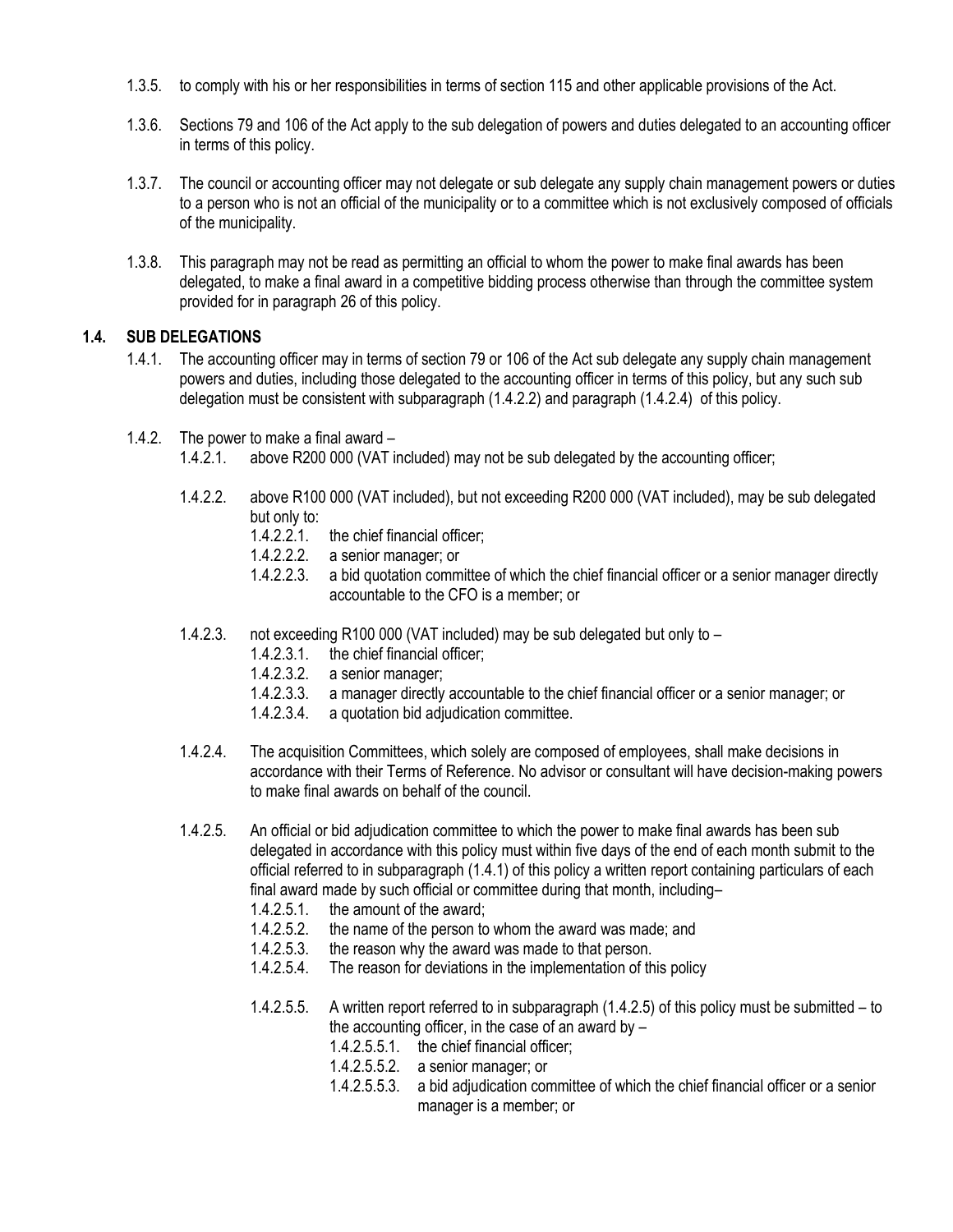- 1.4.2.5.5.4. to the chief financial officer or the senior manager responsible for the relevant bid, in the case of an award by –
	- 1.4.2.5.5.4.1. a manager referred to in subparagraph (1.4.2.5.5) of this policy; or
	- 1.4.2.5.5.4.2. a bid adjudication committee of which the chief financial officer or a senior manager is not a member.
- 1.4.2.5.6. to the chief financial officer or the senior manager responsible for the relevant bid, in the case of an award by –
	- 1.4.2.5.6.1. a manager referred to in subparagraph (1.4.2.5.5) of this policy; or
	- 1.4.2.5.6.2. a bid adjudication committee of which the chief financial officer or a senior manager is not a member.
- 1.4.2.6. Subparagraphs (1.4.2) of this policy do not apply to procurements out of petty cash.
- 1.4.2.7. This paragraph may not be interpreted as permitting an official to whom the power to make final awards has been sub delegated, to make a final award in a competitive bidding process otherwise than through the committee system provided for in paragraph 26 of this policy.
- 1.4.2.8. supply chain management decision-making powers may not be delegated to an advisor or consultant.

## <span id="page-7-0"></span>**1.5. OVERSIGHT ROLE OF COUNCIL**

- 1.5.1. The council must maintain oversight over the implementation of this supply chain management policy.
- 1.5.2. For the purposes of such oversight the accounting officer must
	- 1.5.2.1. within 30 days of the end of each financial year, submit a report on the implementation of the supply chain management policy of the municipality and of any municipal entity under its sole or shared control, to the council of the municipality; and
	- 1.5.2.2. whenever there are serious and material problems in the implementation of the supply chain management policy, immediately submit a report to the council.
- 1.5.3. The accounting officer must, within 10 days of the end of each quarter, submit a report on the implementation of the supply chain management policy to the Executive Mayor.
- 1.5.4. The reports must be made public in accordance with section 21A of the Municipal Systems Act.
- 1.5.5. The Council may require a monthly report on all bids awarded during that month.

## <span id="page-7-1"></span>**1.6. SUPPLY CHAIN MANAGEMENT UNIT**

- 1.6.1. The accounting officer must establish a supply chain management unit to implement this supply chain management policy.
- 1.6.2. The supply chain management unit must, where possible, operate under the direct supervision of the chief financial officer or an official to whom this duty has been delegated in terms of section 82 of the Act.

## <span id="page-7-2"></span>**1.7. TRAINING OF SUPPLY CHAIN MANAGEMENT OFFICIALS**

1.7.1. The training of officials involved in implementing the supply chain management policy should be in accordance with any Treasury guidelines on supply chain management training, South African Qualification Act, Skills Development Act and best practises.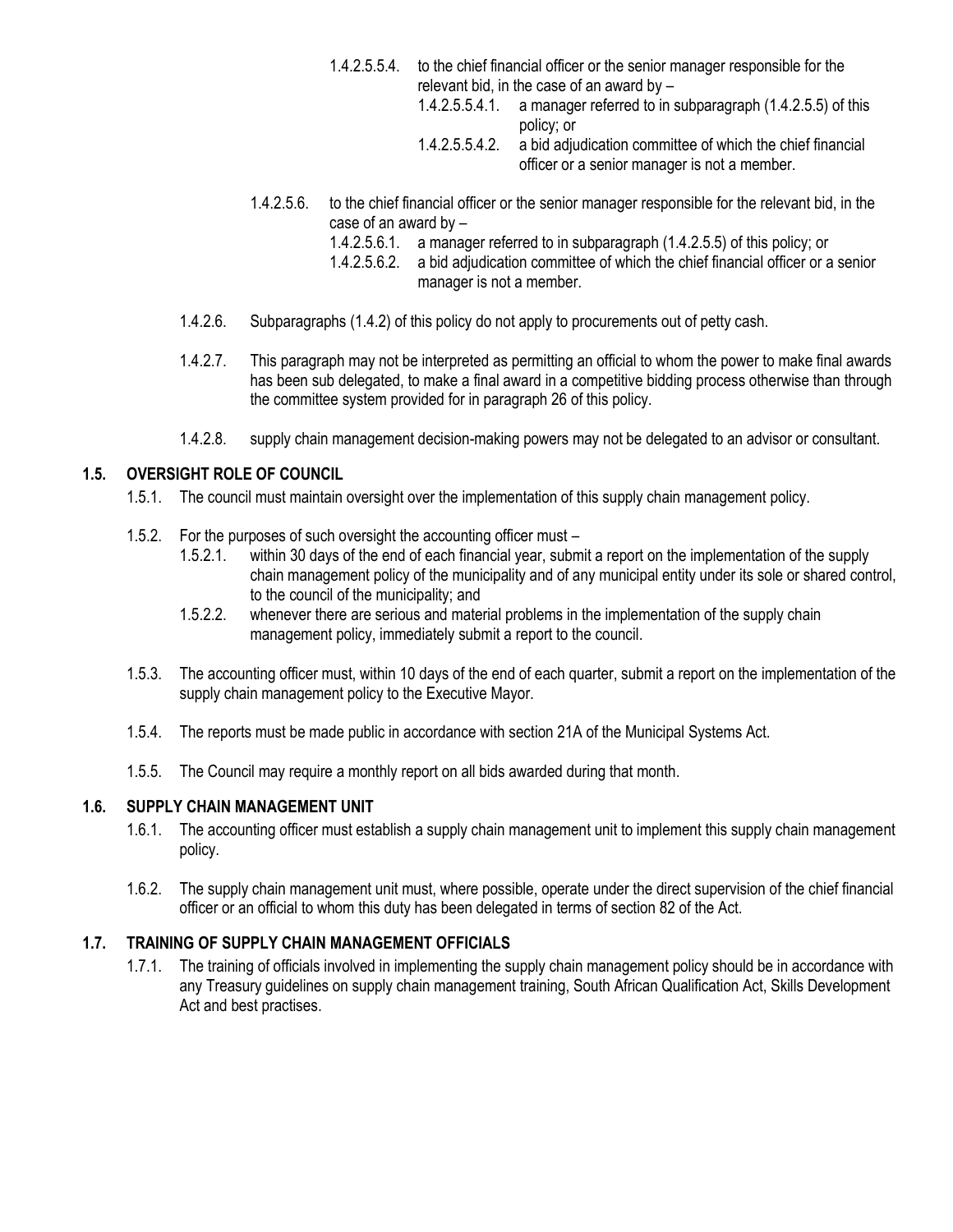## <span id="page-8-1"></span><span id="page-8-0"></span>*2.* **CHAPTER 2 [FRAMEWORK FOR SUPPLY CHAIN MANAGEMENT]**

## **2.1. FORMAT OF SUPPLY CHAIN MANAGEMENT**

- 2.1.1. This supply chain management policy provides systems for
	- 2.1.1.1. demand management;
	- 2.1.1.2. acquisition management;
	- 2.1.1.3. logistics management;
	- 2.1.1.4. disposal management;
	- 2.1.1.5. risk management; and
	- 2.1.1.6. performance management.

## <span id="page-8-2"></span>**2.2. SYSTEM OF DEMAND MANAGEMENT**

2.2.1. The accounting officer must establish, through operational procedures, an effective system of demand management in order to ensure that the resources required to support the strategic and operational commitments are delivered at the correct time, at the right price and at the right location, and that the quantity and quality satisfy the needs.

## <span id="page-8-3"></span>**2.3. SYSTEM OF ACQUISITION MANAGEMENT**

- 2.3.1. The accounting officer must establish, through operational procedures, an effective system of acquisition management in order to ensure –
	- 2.3.1.1. that goods and services are procured by the municipality or municipal entity in accordance with authorised processes only;
	- 2.3.1.2. that expenditure on goods and services is incurred in terms of an approved budget in terms of section 15 of the Act;
	- 2.3.1.3. that the threshold values for the different procurement processes are complied with;
	- 2.3.1.4. that bid documentation, evaluation and adjudication criteria, and general conditions of a contract, are in accordance with any applicable legislation; and
	- 2.3.1.5. that any Treasury guidelines on acquisition management are properly taken into account.
- 2.3.2. This supply chain management policy, except where provided otherwise in the policy, does not apply in respect of the procurement of goods and services contemplated in section 110(2) of the Act, including –
	- 2.3.2.1. water from the Department of Water Affairs or a public entity, another municipality or a municipal entity; and
	- 2.3.2.2. electricity from Eskom or another public entity, another municipality or a municipal entity.
- 2.3.3. The following information must be made public wherever goods or services contemplated in section 110(2) of the Act are procured other than through the supply chain management system –
	- 2.3.3.1. the kind of goods or services; and
	- 2.3.3.2. the name of the supplier.

## <span id="page-8-4"></span>**2.4. RANGE OF PROCUREMENT PROCESSES**

- 2.4.1. The procurement of goods and services through this policy is provided by way of
	- 2.4.1.1. petty cash purchases, up to a transaction value of R1000 VAT included);
	- 2.4.1.2. at least two written quotations for procurement of a transaction value from R500 up to R5 000 (VAT included) for the Msukaligwa Municipality main offices and R1 000 (VAT included) for water services regions;
	- 2.4.1.3. formal written price quotations for procurements of a transaction value over R10 000 up to R200 000 (VAT included); and
	- 2.4.1.4. a competitive bidding process for–
		- 2.4.1.4.1. procurements above a transaction value of R200 000 (VAT included); and
		- 2.4.1.4.2. the procurement of long term contracts.
	- 2.4.1.5. The accounting officer may, in writing; -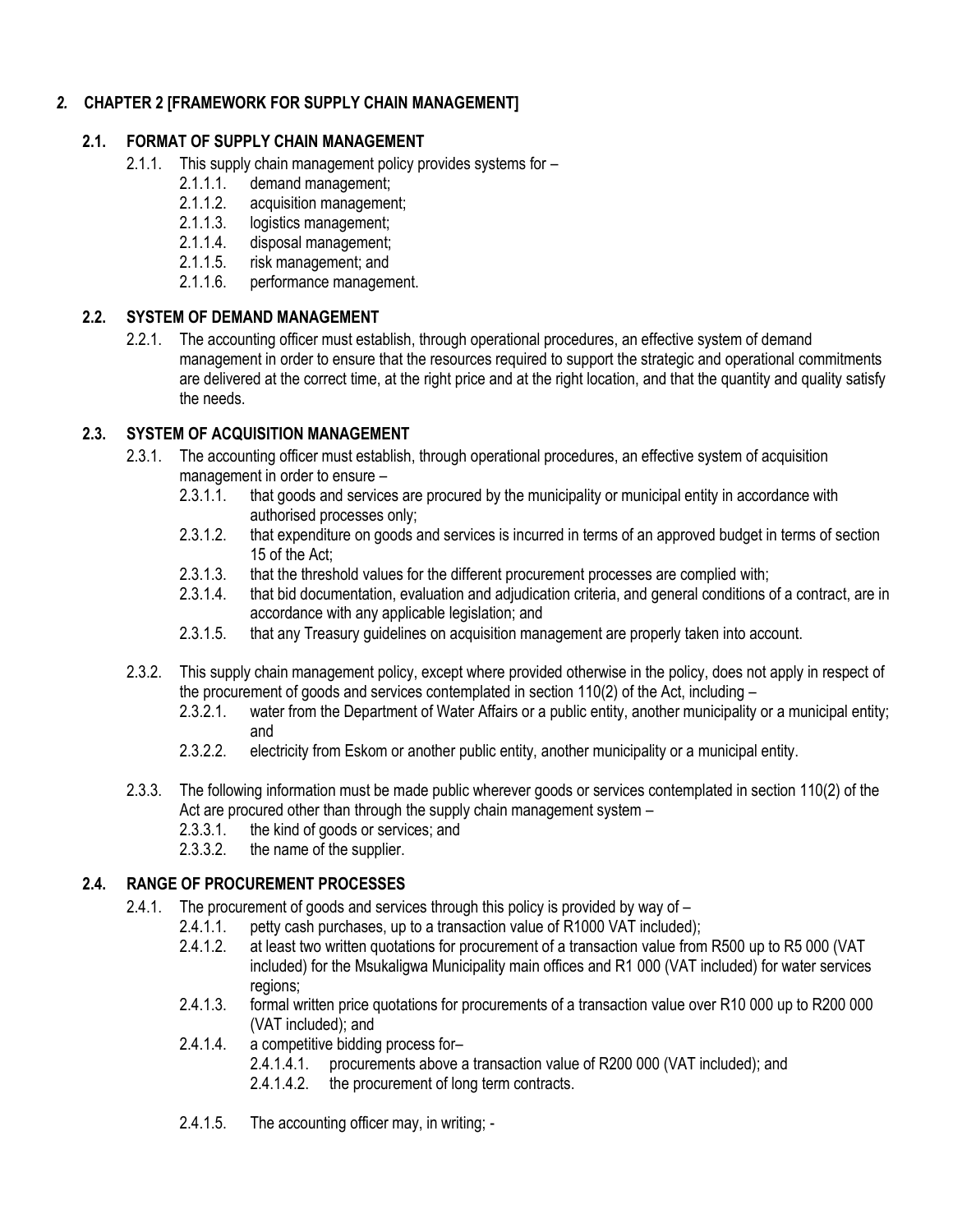- 2.4.1.5.1. lower, but not increase, the different threshold values specified in subparagraph (2.4.1.2); or
- 2.4.1.5.2. direct that
	- 2.4.1.5.2.1. written or verbal quotations be obtained for any specific procurement of a transaction value lower than R2 000;
	- 2.4.1.5.2.2. formal written price quotations be obtained for any specific procurement of a transaction value lower than R10 000; or
	- 2.4.1.5.2.3. a competitive bidding process be followed for any specific procurement of a transaction value lower than R200 000.
- 2.4.1.6. Goods or services may not deliberately be split into parts or items of a lesser value merely to avoid complying with the requirements of the policy. When determining transaction values, a requirement for goods or services consisting of different parts or items must as far as possible be treated and dealt with as a single transaction.

## <span id="page-9-0"></span>**2.5. GENERAL PRECONDITIONS FOR CONSIDERATION OF WRITTEN QUOTATIONS OR BIDS**

- 2.5.1. A written quotation or bid may not be considered unless the provider who submitted the quotation or bid
	- 2.5.1.1. has furnished that provider's
		- 2.5.1.1.1. full name;<br>2.5.1.1.2. identification
		- identification number or company or other registration number; and
		- 2.5.1.1.3. tax reference number and VAT registration number, if any;
		- 2.5.1.1.4. has authorised the municipality to obtain a tax clearance from the South African Revenue Services that the provider's tax matters are in order; and
		- 2.5.1.1.5. has indicated
			- 2.5.1.1.5.1. whether he or she is in the service of the state, or has been in the service of the state in the previous twelve months;
			- 2.5.1.1.5.2. if the provider is not a natural person, whether any of its directors, managers, principal shareholders or stakeholder is in the service of the state, or has been in the service of the state in the previous twelve months; or
			- 2.5.1.1.5.3. whether a spouse, child or parent of the provider or of a director, manager, shareholder or stakeholder referred to is in the service of the state, or has been in the service of the state in the previous twelve months.

## <span id="page-9-1"></span>**2.6. LISTS OF ACCREDITED PROSPECTIVE PROVIDERS**

- 2.6.1. The accounting officer must
	- 2.6.1.1. keep a list of accredited prospective providers of goods and services that must be used for the procurement requirements of the through written or verbal quotations and formal written price quotations; and
	- 2.6.1.2. at least once a year through newspapers commonly circulating locally, the website and any other appropriate ways, invite prospective providers of goods or services to apply for evaluation and listing as accredited prospective providers;
	- 2.6.1.3. specify the listing criteria for accredited prospective providers; and
	- 2.6.1.4. disallow the listing of any prospective provider whose name appears on the National Treasury's or Provincial database as a person prohibited from doing business with the public sector.
	- 2.6.1.5. The list must be updated at least quarterly to include any additional prospective providers and any new commodities or types of services.
	- 2.6.1.6. Prospective providers must be allowed to submit applications for listing at any time.
	- 2.6.1.7. The list must be compiled per commodity and per type of service.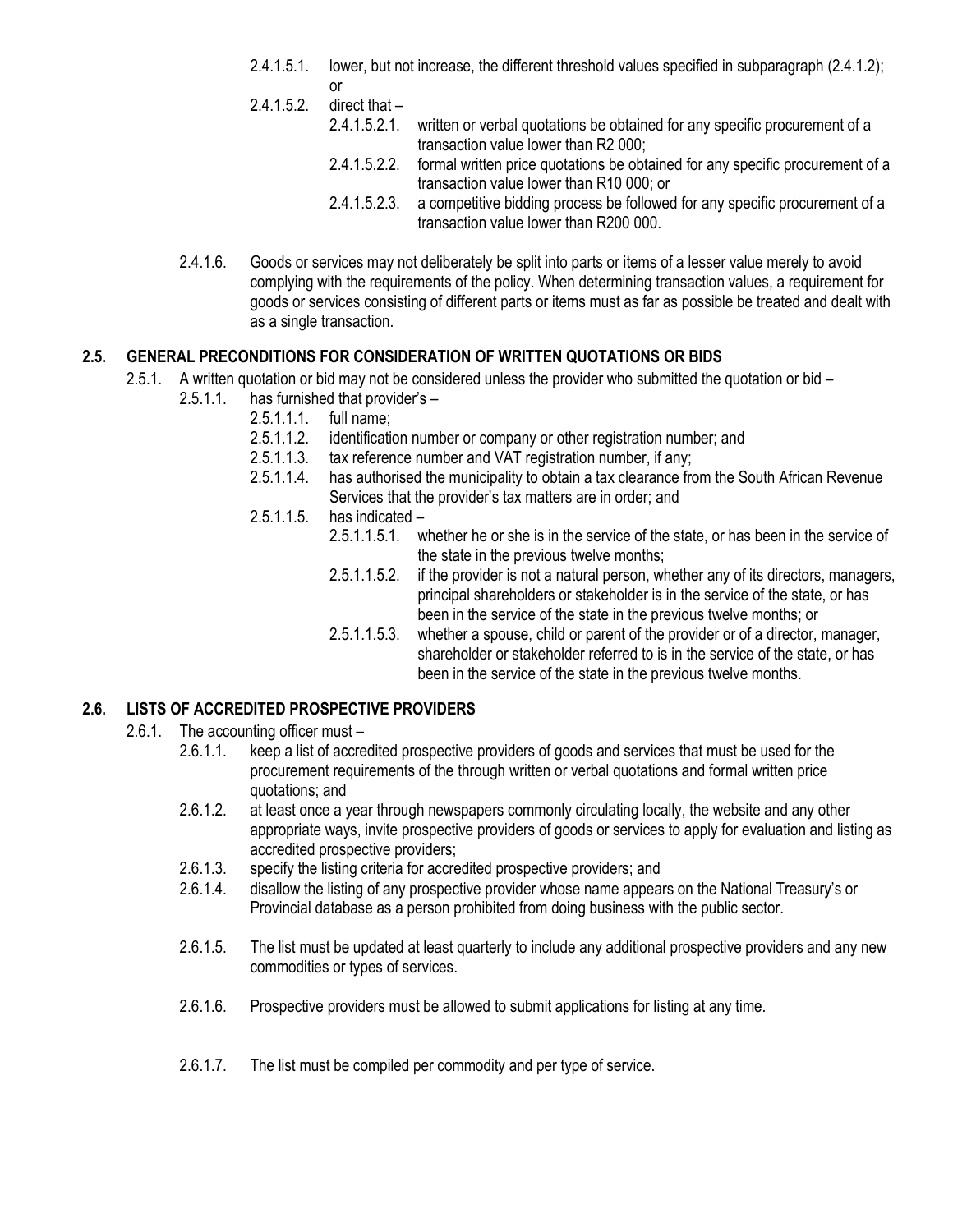## <span id="page-10-0"></span>**2.7. PETTY CASH PURCHASES**

- 2.7.1. The conditions for the procurement of goods by means of petty cash purchases referred to in point 8.3.2.1.1 of this Policy, are that minor items purchased for up to R1000 (VAT Included) where it is impractical, impossible or not cost effective to follow the official procurement process as follows-
	- 2.7.1.1. The Chief Financial Officer will authorise officials from his/her department to keep petty cash register and to grant refunds for cash purposes or allow cash advances.
	- 2.7.1.2. Cash advances can only be granted for out-of-pocket expenses for delegated representatives of the Municipality and upon written quotation but in all instances should a petty cash voucher be approved by the relevant departmental head.
	- 2.7.1.3. Officially delegated persons will agree to the deduction from his/her remuneration for any cash advances of which no proof of expenditure is presented on return from the attended event.
	- 2.7.1.4. Petty cash shall be issued by the Budget and Treasury department as and when required by departments in terms of a procedure manual.
	- 2.7.1.5. Petty cash requests must be properly authorised and have the correct line item description. All requests must be accompanied by relevant / appropriate supporting documentation e.g. cash sale slips, receipts.
	- 2.7.1.6. The practise of "breaking" up purchases in order to circumvent the formal procurement process is not permissible.
	- 2.7.1.7. determining the terms on which a manager may delegate responsibility for petty cash to an official reporting to the manager;
	- 2.7.1.8. limiting the number of petty cash purchases or the maximum amounts per month for each manager;
	- 2.7.1.9. excluding any types of expenditure from petty cash purchases, where this is considered necessary; and-
		- 2.7.1.9.1. requiring monthly reconciliation reports from each manager to the chief financial officer, including –
			- 2.7.1.9.1.1. the total amount of petty cash purchases for that month; and
			- 2.7.1.9.1.2. receipts and appropriate documents for each purchase.

## <span id="page-10-1"></span>**2.8. WRITTEN QUOTATIONS**

- 2.8.1. The accounting officer must establish the conditions for the procurement of goods or services through written or verbal quotations, which must include conditions stating –
	- 2.8.1.1. that quotations must be obtained from at least three different providers preferably from, but not limited to, providers whose names appear on the list of accredited prospective providers of the municipality or municipal entity, provided that if quotations are obtained from providers who are not listed, such providers must meet the listing criteria in the supply chain management policy required by this policy;
	- 2.8.1.2. that, to the extent feasible, providers must be requested to submit such quotations in writing;
		- 2.8.1.2.1. that if it is not possible to obtain at least three quotations, the reasons must be recorded and reported quarterly to the accounting officer or another official designated by the accounting officer;
		- 2.8.1.2.2. that the accounting officer must record the names of the potential providers requested to provide such quotations with their quoted prices; and
		- 2.8.1.2.3. that if a quotation was submitted verbally, the order may be placed only against written confirmation by the selected provider.

## <span id="page-10-2"></span>**2.9. FORMAL WRITTEN PRICE QUOTATIONS**

- 2.9.1. The accounting officer must establish the conditions for the procurement of goods or services through formal written price quotations, which must include conditions stating –
	- 2.9.1.1. that quotations must be obtained in writing from at least three different providers whose names appear on the list of accredited prospective providers of the municipality or municipal entity;
	- 2.9.1.2. that quotations may be obtained from providers who are not listed, provided that such providers meet the listing criteria in the supply chain management policy;
	- 2.9.1.3. that if it is not possible to obtain at least three quotations, the reasons must be recorded and approved by the chief financial officer or an official designated by the chief financial officer, and
	- 2.9.1.4. that the accounting officer must record the names of the potential providers and their written quotations.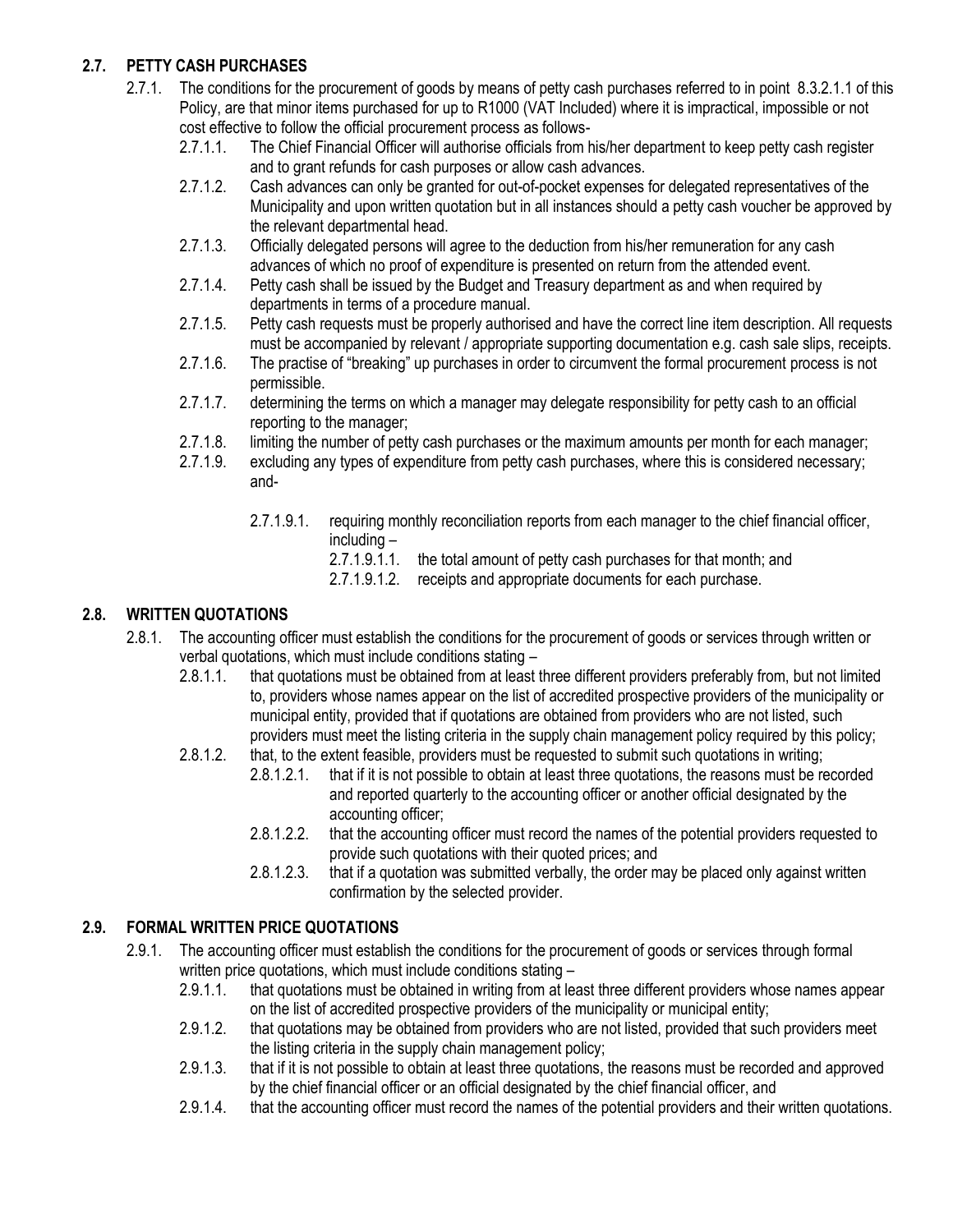2.9.2. A designated official must within three days of the end of each month report to the chief financial officer on any approvals given during that month by that official in terms of that subparagraph.

## <span id="page-11-0"></span>**2.10. PROCEDURES FOR PROCURING GOODS OR SERVICES THROUGH WRITTEN QUOTATIONS AND FORMAL WRITTEN PRICE QUOTATIONS**

- 2.10.1. The accounting officer must determine the operational procedure for the procurement of goods or services through written or verbal quotations or formal written price quotations, which must stipulate –
	- 2.10.1.1. that all requirements in excess of R30 000 (VAT included) that are to be procured by means of formal written price quotations must, in addition to the requirements of paragraph 17, be advertised for at least seven days on the website and an official notice board of the municipality or municipal entity;
	- 2.10.1.2. that when using the list of accredited prospective providers the accounting officer must promote ongoing competition amongst providers, including by inviting providers to submit quotations on a rotation basis;
	- 2.10.1.3. that the accounting officer must take all reasonable steps to ensure that the procurement of goods and services through written or verbal quotations or formal written price quotations is not abused;
	- 2.10.1.4. that the accounting officer or chief financial officer must on a monthly basis be notified in writing of all written or verbal quotations and formal written price quotations accepted by an official acting in terms of a sub delegation, and;
	- 2.10.1.5. requirements for proper record keeping.

## <span id="page-11-1"></span>**2.11. COMPETITIVE BIDDING PROCESS**

- 2.11.1. Goods or services above a transaction value of R200 000 (VAT included) and long term contracts may only be procured through a competitive bidding process, and
- 2.11.2. No requirement for goods or services above an estimated transaction value of R200 000 (VAT included), may deliberately be split into parts or items of lesser value merely for the sake of procuring the goods or services otherwise than through a competitive bidding process.

## <span id="page-11-2"></span>**2.12. PROCESS FOR COMPETITIVE BIDDING**

- 2.12.1. The accounting officer must establish procedures for a competitive bidding process for each of the following stages:
	- 2.12.1.1. the compilation of bidding documentation;
	- 2.12.1.2. the public invitation of bids;
	- 2.12.1.3. site meetings or briefing sessions, if applicable;
	- 2.12.1.4. the handling of bids submitted in response to public invitation;
	- 2.12.1.5. the evaluation of bids;
	- 2.12.1.6. the award of contracts;
	- 2.12.1.7. the administration of contracts; and
	- 2.12.1.8. proper records keeping;
	- 2.12.1.9. Original/legal copies of written contracts/agreements should be kept in a secured place for reference purposes.

## <span id="page-11-3"></span>**2.13. BID DOCUMENTATION FOR COMPETITIVE BIDS**

2.13.1. The accounting officer must establish the criteria to which bid documentation for a competitive bidding process must comply, which in addition to paragraph 13 of this policy, the bid documentation must –

## 2.13.2. take into account –

- 2.13.2.1. the general conditions of contract;
- 2.13.2.2. any Treasury guidelines on bid documentation; and
- 2.13.2.3. the requirements of the Construction Industry Development Board, in the case of a bid relating to construction, upgrading or refurbishment of buildings or infrastructure;
- 2.13.3. include evaluation and adjudication criteria, including any criteria required by other applicable legislation;
- 2.13.4. compel bidders to declare any conflict of interest they may have in the transaction for which the bid is submitted;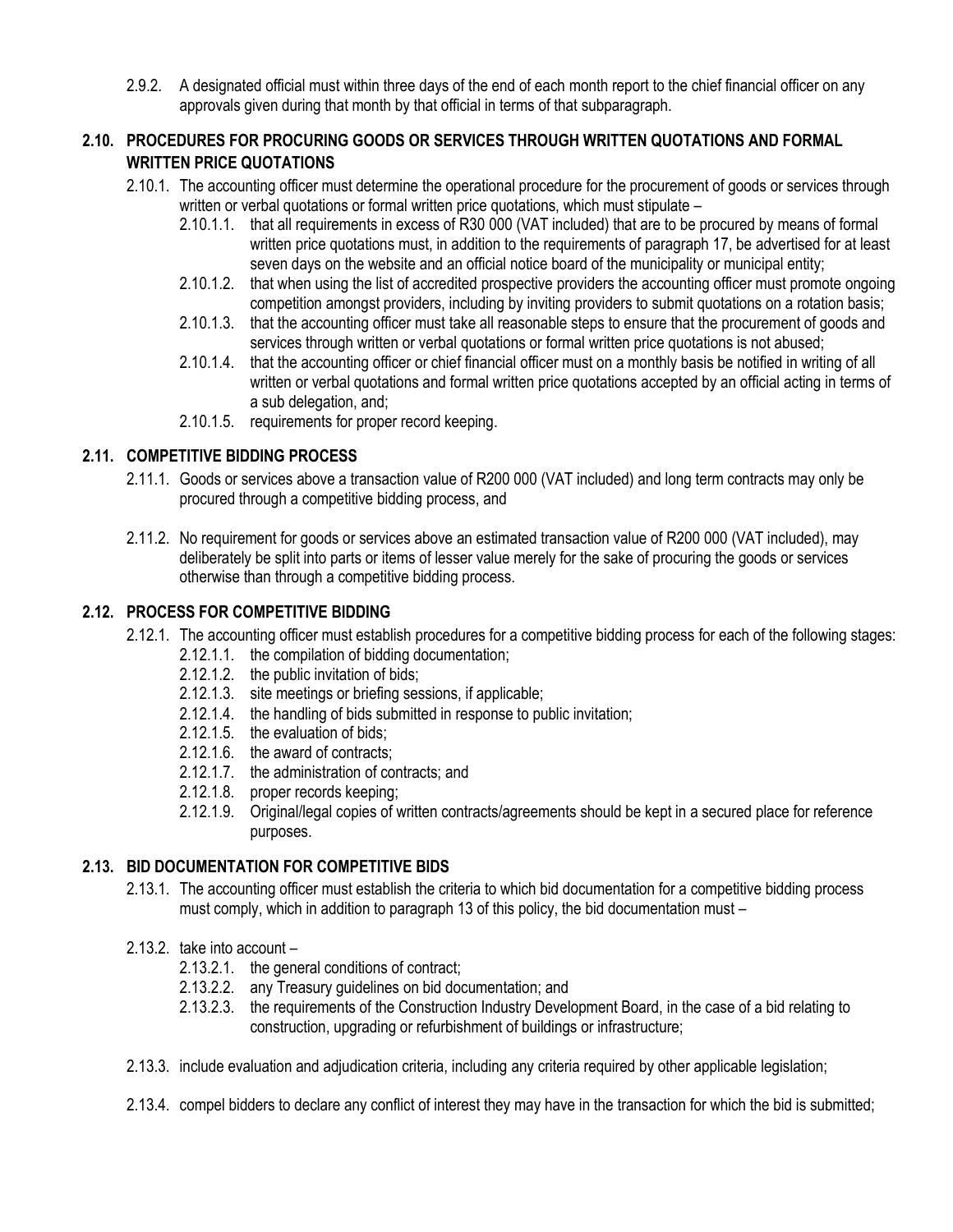- 2.13.5. if the value of the transaction is expected to exceed R10 million (VAT included), require bidders to furnish–
	- 2.13.5.1. if the bidder is required by law to prepare annual financial statements for auditing, their audited annual financial statements –
		- 2.13.5.1.1. for the past three years; or
		- 2.13.5.1.2. since their establishment if established during the past three years;
	- 2.13.5.2. a certificate signed by the bidder certifying that the bidder has no undisputed commitments for municipal services towards a municipality or other service provider in respect of which payment is overdue for more than 30 days;
	- 2.13.5.3. particulars of any contracts awarded to the bidder by an organ of state during the past five years, including particulars of any material non-compliance or dispute concerning the execution of such contract;
	- 2.13.5.4. a statement indicating whether any portion of the goods or services are expected to be sourced from outside the Republic, and, if so, what portion and whether any portion of payment from the municipality or municipal entity is expected to be transferred out of the Republic; and
	- 2.13.5.5. a statement indicating whether any portion of the goods or services are expected to be sourced from outside the Republic, and, if so, what portion and whether any portion of payment from the municipality or municipal entity is expected to be transferred out of the Republic; and
- 2.13.6. stipulate that disputes must be settled by means of mutual consultation, mediation (with or without legal representation), or, when unsuccessful, in a South African court of law.

## <span id="page-12-0"></span>**2.14. PUBLIC INVITATION FOR COMPETITIVE BIDS**

- 2.14.1. The accounting officer must determine the procedure for the invitation of competitive bids, which must stipulate that:
	- 2.14.1.1. Any invitation to prospective providers to submit bids must be by means of a public advertisement in newspapers commonly circulating locally, the website of the municipality or municipal entity or any other appropriate ways (which may include an advertisement in the Government Tender Bulletin); and
	- 2.14.1.2. the information contained in a public advertisement, must include
		- 2.14.1.2.1. the closure date for the submission of bids, which may not be less than 30 days in the case of transactions over R10 million (VAT included), or which are of a long term nature, or 14 days in any other case, from the date on which the advertisement is placed in a newspaper, and
		- 2.14.1.2.2. a statement that bids may only be submitted on the bid documentation provided by the municipality or municipal entity.
	- 2.14.1.3. The accounting officer may determine a closure date for the submission of bids which is less than the 30 or 14 days requirement, but only if such shorter period can be justified on the grounds of urgency or emergency or any exceptional case where it is impractical or impossible to follow the official procurement process.
	- 2.14.1.4. Bids submitted must be sealed.
	- 2.14.1.5. Where bids are requested in electronic format, such bids must be supplemented by sealed hard copies.

#### <span id="page-12-1"></span>**2.15. SUBMISSION OF BIDS**

- 2.15.1. Bids must be submitted before the closing time, at the address and in accordance with the directives in the bid documents.
- 2.15.2. Each bid must be in writing using non-erasable ink and must be submitted on the official form of bid/offer issued with the bid documents. Only one (1) tender offer from a bidding entity will be accepted.
- 2.15.3. The bid must be submitted in a separate sealed envelope with the name and address of the bidder, the bid number and title, the bid box number (if applicable), and the closing date indicated on the envelope. Only sealed envelopes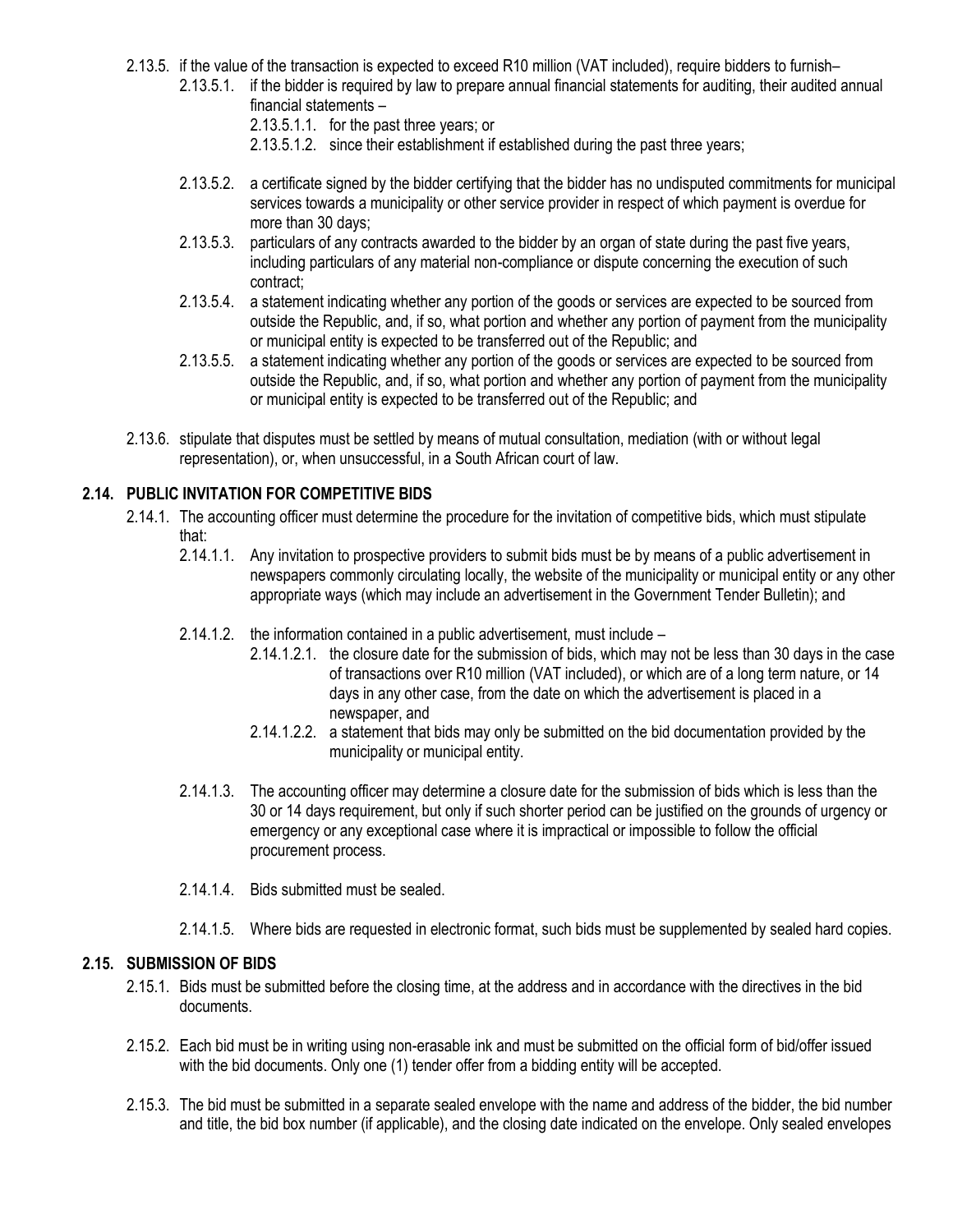will be accepted. The municipality will accept tenders where envelopes have been inadvertently marked with the name of the bidder.

- 2.15.4. The onus shall be on the bidder to place the sealed envelope in the official, marked and locked bid box provided for this purpose, at the designated venue not later than the closing date and time specified in the bid notice.
- 2.15.5. Postal bids will not be accepted for consideration, nor shall proof of posting of a delivery, be accepted as proof that the bids were delivered if received after the closing date.
- 2.15.6. No bids forwarded by telegram, facsimile or similar apparatus shall be considered unless stated otherwise in the bid document.
- 2.15.7. Electronic bids will not be accepted.
- 2.15.8. The bidder shall choose a *domicilium citandi et executandi* in the Republic abd unless notice of change thereof has duly been given in writing, it shall be the address stated in the bid.
- 2.15.9. No person may amend or tamper with any bids or quotation after its submission.

#### <span id="page-13-0"></span>**2.16. TWO ENVELOPE SYSTEM**

2.16.1. A Two envelope system differs from a two-stage (pre-qualification) bidding process in that a technical proposal and a financial offer are submitted in separate envelopes at the same time. The financial offer will only be opened once the technical proposals have been evaluated.

## <span id="page-13-1"></span>**2.17. TWO-STAGE BIDDING PROCESS**

- 2.17.1. A two-stage bidding process is allowed for
	- 2.17.1.1. large complex projects;
	- 2.17.1.2. projects where it may be undesirable to prepare complete detailed technical specifications; or 2.17.1.2.1. long term projects with a duration period exceeding three years.
	- 2.17.1.3. In the first stage technical proposals on conceptual design or performance specifications should be invited, subject to technical as well as commercial clarifications and adjustments.
	- 2.17.1.4. In the second stage final technical proposals and priced bids should be invited.

#### <span id="page-13-2"></span>**2.18. SAMPLES**

- 2.18.1. Where samples are called for in the bid documents, samples (marked with the bid and item number as well as the bidder's name and address) shall be delivered separately (to the bid) to addressee mentioned in the bid documents by no later than the closing date and time of the bid.
- 2.18.2. Bids may not be included in the parcels containing the samples.
- 2.18.3. If samples are not submitted as required in the bid documents, then the bid concerned may be declared invalid.
- 2.18.4. Samples shall be supplied by a bidder at his/her own expenses and risk. The municipality shall be obliged to pay for such samples or compensate for the loss thereof, unless otherwise specified in the bid documents, and shall reserve the right not to return such samples and to dispose of them at its own discretion.
- 2.18.5. If a bid accepted for the supply of goods according to the sample submitted by the bidder, that sample will become the contract sample. All goods/materials supplied shall comply in all respects to that contract sample.

#### <span id="page-13-3"></span>**2.19. PROCEDURE FOR HANDLING, OPENING AND RECORDING OF BIDS**

2.19.1. The accounting officer must determine the procedures for the handling, opening and recording of bids, which must stipulate that: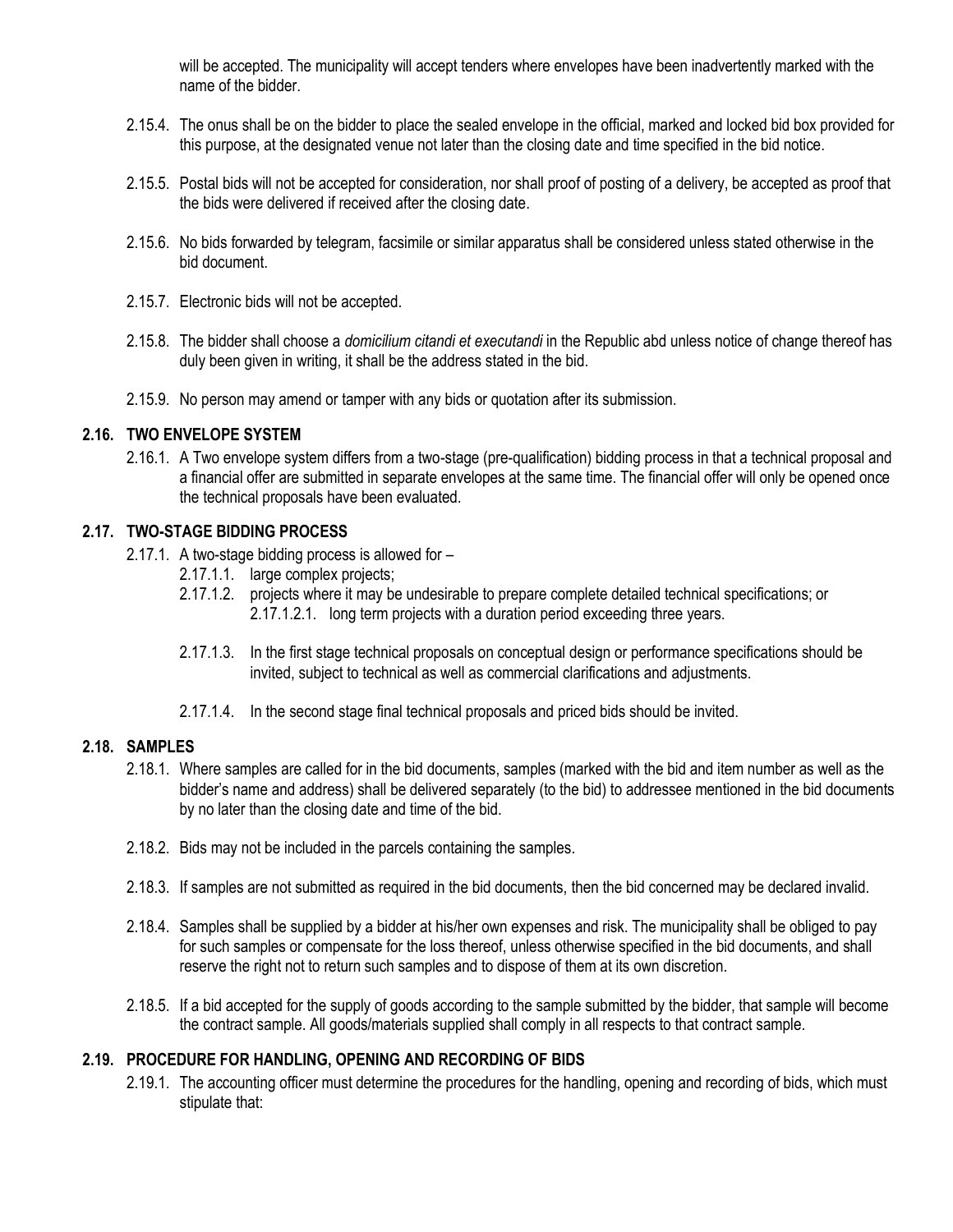- 2.19.1.1. Bids–
	- 2.19.1.1.1. must be opened only in public; and
	- 2.19.1.1.2. must be opened at the same time and as soon as possible after the period for the submission of bids has expired;
	- 2.19.1.1.3. received after the closing time should not be considered and should be returned back unopened immediately.
- 2.19.2. Any bidder or member of the public has the right to request that the names of the bidders who submitted bids in time must be read out and, if practical, also each bidder's total bidding price; and
	- 2.19.2.1. The accounting officer must
		- 2.19.2.1.1. record in a register all bids received in time;
		- 2.19.2.1.2. make the register available for public inspection; and
		- 2.19.2.1.3. publish the entries in the register and the bid results on the website.
- 2.19.3. No information, except the provisions of this policy, relating to the bid should be disclosed to bidders or other persons until the successful bidder is notified of the award.

## <span id="page-14-0"></span>**2.20. EVALUATION OF TENDER**

- **2.20.1. The 80/20 preference point system for acquisition of services, works or goods up to a Rand value of R1 million**
	- 2.20.1.1. The following formula must be used to calculate the points for price in respect of tenders (including price quotations) with a Rand value equal to, or above R30 000 and up to a Rand value of R1 000 000 (all applicable taxes included):

$$
Ps = 80 \{ \frac{1 - Pt - P \text{ min}}{P \text{ min}} \}
$$

Where

- Ps = Points scored for comparative price of tender or offer under consideration; Pt = Comparative price of tender or offer under consideration; and Pmin= Comparative price of lowest acceptable tender or offer.
- 2.20.1.1.1. Organs of state may apply the formula in this policy for price quotations with a value less than R30 000, if and when appropriate:
- 2.20.1.2. Subject to a sub-regulation , points must be awarded to a tenderer for attaining the B—BBEE status level of contributor in accordance with the table below.

| <b>B-BBEE Status Level of Contributor</b> | <b>Number of Points</b> |
|-------------------------------------------|-------------------------|
|                                           |                         |
|                                           | 18                      |
|                                           | 16                      |
|                                           | 12                      |
|                                           |                         |
|                                           |                         |
|                                           |                         |
|                                           |                         |
| Non-compliant contributor                 |                         |

2.20.1.3. A maximum of 20 points may be allocated in accordance with sub-regulations.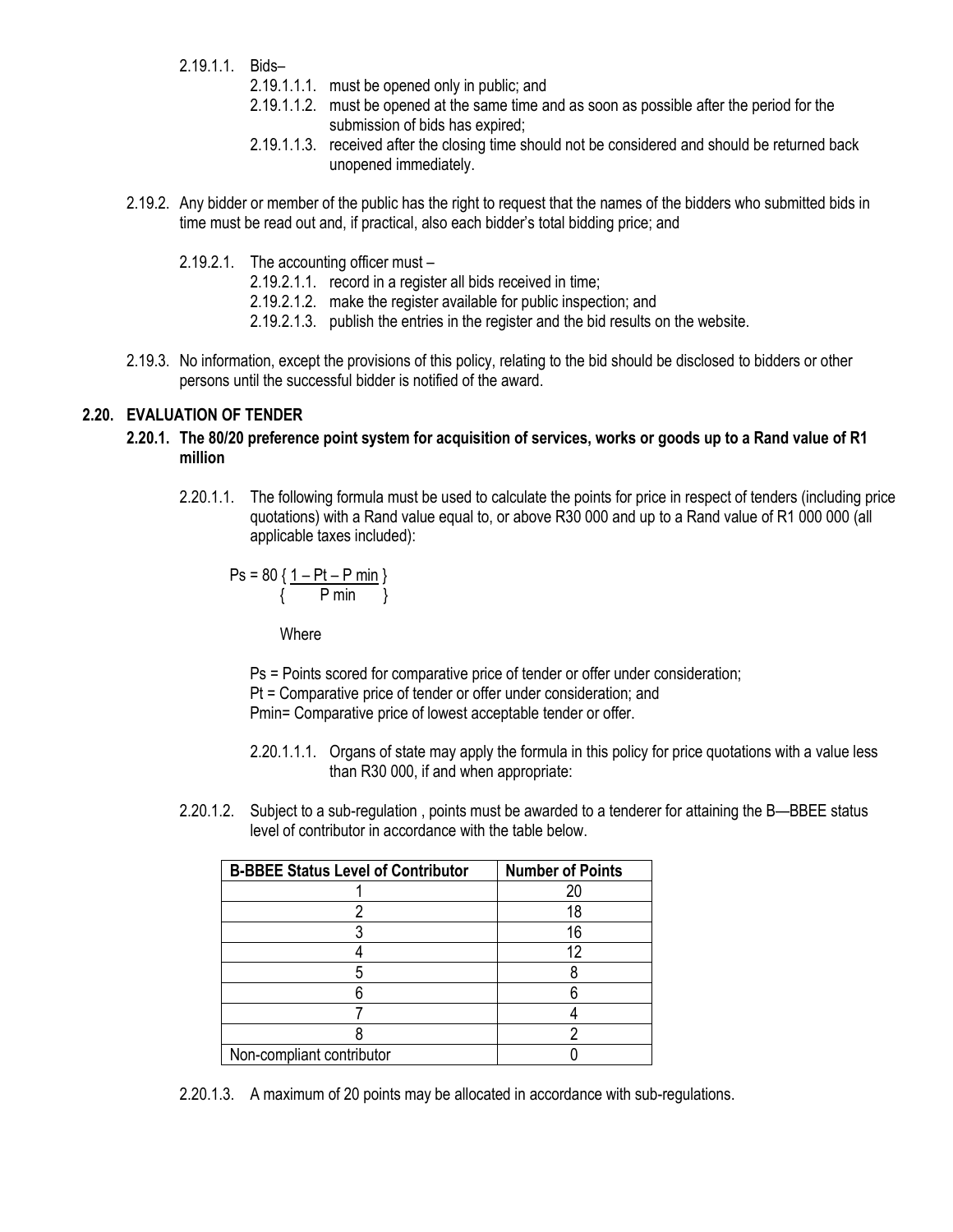- 2.20.1.4. The points scored by a tenderer in respect of B-BBEE contribution contemplated inthis policy must be added to the points scored for price as calculated in accordance with sub-regulations.
- 2.20.1.5. Subject to regulation 7, the contract must be awarded to the tenderer who scores the highest total number of points.

#### **2.20.2. The 90/10 preference point system for acquisition of services, works or goods with a Rand value above R1 million**

2.20.2.1. The following formula must be used to calculate the points for price in respect of tenders with a Rand value above R1 000 000 (all applicable taxes included):

$$
Ps = 90 \qquad \qquad \frac{1 - Pt - P \text{ min}}{\{P \text{ min }\}}
$$

**Where** 

Ps = Points scored for comparative price of tender or offer under consideration; Pt= Comparative price of tender or offer under consideration; and Pmin= Comparative price of lowest acceptable tender or offer.

2.20.2.2. Subject to sub-regulation , points must be awarded to a tenderer for attaining their B-BBEE status level of contributor in accordance with the table below:

| <b>B-BBEE Status Level of Contributor</b> | <b>Number of Points</b> |
|-------------------------------------------|-------------------------|
|                                           |                         |
|                                           |                         |
|                                           |                         |
|                                           |                         |
|                                           |                         |
|                                           |                         |
|                                           |                         |
|                                           |                         |
| Non-compliant contributor                 |                         |

- 2.20.2.3. A maximum of 10 points may be allocated in accordance with sub-regulations.
- 2.20.2.4. The points scored by a tenderer in respect of the level of B-BBEE contribution contemplated in this section must be added to the points scored for price as calculated in accordance with 2.20.2.

#### <span id="page-15-0"></span>**2.21. EVALUATION OF BIDS BASED ON FUNCTIONALITY AS A CRITERION**

- 2.21.1. Bids invited on the bases of functionality as a criterion must be evaluated in two stages;
	- 2.21.1.1. First functionality must be assessed and then in accordance with the 80/20 or 90/10 preference point system prescribed in preferential regulations 5 and 6. The evaluation must be done as follows;

#### **2.21.1.1.1. First Stage – Evaluation of functionality**

- 2.21.1.1.1.1. Bids must be evaluated in terms of the evaluation criteria embodied in the bid documents. The amendment of evaluation criteria, weights, applicable values and/or the minimum qualifying score for functionality after the closure of bids is not allowed as this may jeopardise the fairness of the process.
- 2.21.1.1.1.2. A bid will be considered further if it achieves the prescribed minimum qualifying score for functionality.
- 2.21.1.1.1.3. Bids that fail to achieve the minimum qualifying score for functionality must be disqualified.
- 2.21.1.1.1.4. Score sheets should be prepared and provided to panel members to evaluate the bids.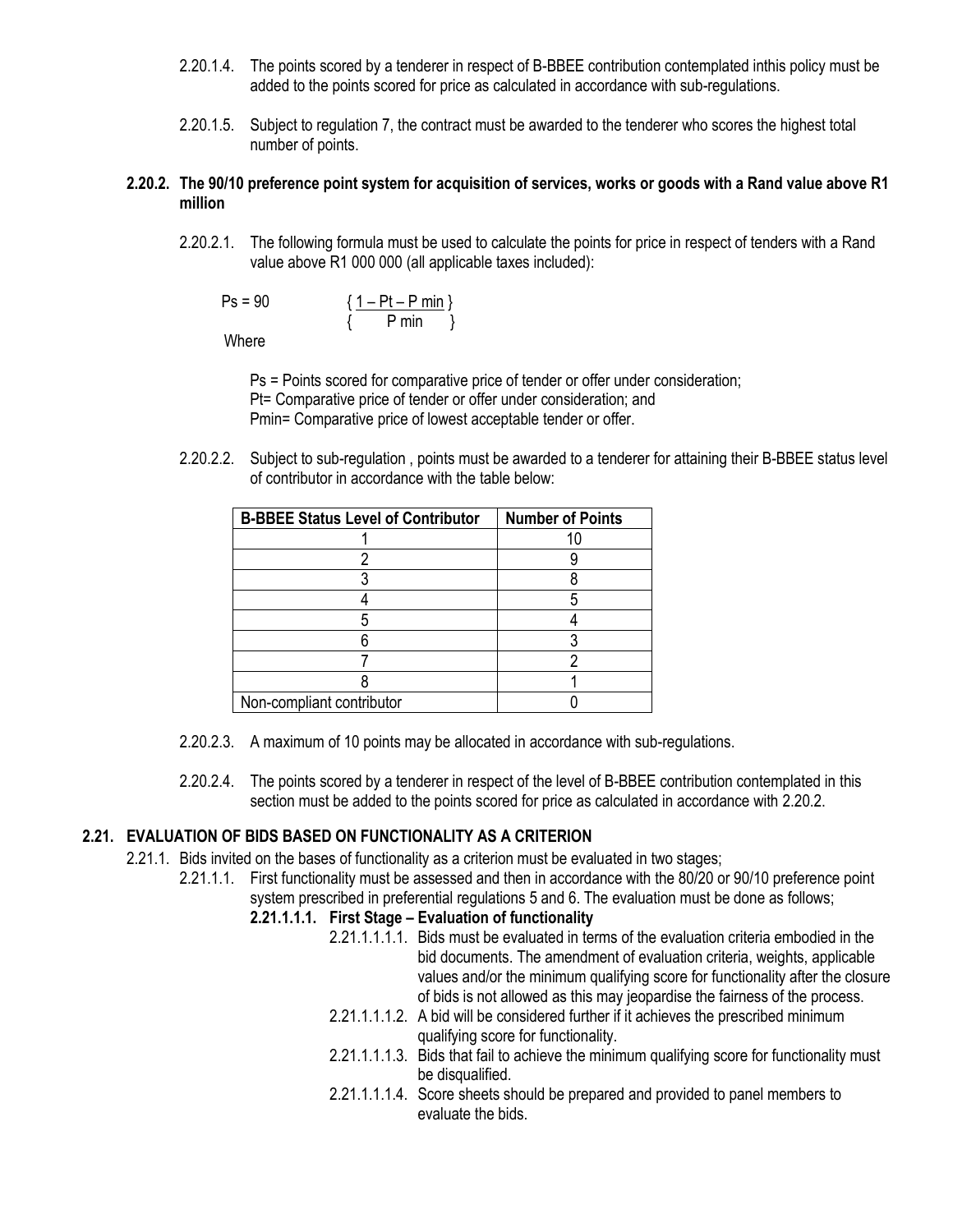- 2.21.1.1.1.5. The score sheet should contain all the criteria and the weight for each criterion as well as the values to be applied for evaluation as indicated in the bid documents.
- 2.21.1.1.1.6. Each panel member should after thorough evaluation independently award his/her own value to each individual criterion.
- 2.21.1.1.1.7. Score sheets should be signed by panel members and if necessary, written motivation may be requested from panel members where vast discrepancies in the values awarded for each criterion exist.
- 2.21.1.1.1.8. If the minimum qualification score for functionality is indicated as a percentage in the bid documents, the percentage scored for functionality may be calculated as follows;
- 2.21.1.1.1.9. The value awarded for each criterion should be multiplied by the weight for the relevant criterion to obtain the score for the various criteria;
- 2.21.1.1.1.10.The scores for each criterion should be added to obtain the total score; and
- 2.21.1.1.1.11.The following formula should be used to convert the total score to percentage for functionality:

$$
Ps = \frac{\{SO\}}{\{MS\}} \times 100
$$

Where:

- Ps = Percentage scored for functionality by bid under consideration
- S0 = Total score of bid under consideration
- Ms = Maximum possible score
	- 2.21.1.1.1.12.The percentage of each panel member should be added and divided by the number of panel members to establish the average percentage obtained by each bidder for functionality.

## **2.21.1.1.2. Second Stage – Evaluation in terms of the 80/20 or 90/10 preference point systems**

2.21.1.1.2.1. Only bids that achieve the minimum qualifying score / percentage for functionality must be evaluated in accordance with the 80/20 or 90/10 percentage point systems prescribed in Preferential Procurement regulations 5 and 6.

## <span id="page-16-0"></span>**2.22. AWARDING OF CONTRACTS / TENDERS**

## **2.22.1. NEGOTIATIONS WITH PREFERRED BIDDERS**

2.22.1.1. The accounting officer may negotiate the final terms of a contract with bidders identified through a competitive bidding process as preferred bidders, provided that such negotiation –

- 2.22.1.1.1. does not allow any preferred bidder a second or unfair opportunity;
- 2.22.1.1.2. is not to the detriment of any other bidder; and
- 2.22.1.1.3. does not lead to a higher price than the bid as submitted.
- 2.22.1.1.4. Minutes of such negotiations must be kept for record purposes.
- 2.22.1.2. Only a tenderer who has completed and signed the declaration part of the tender documentation may be considered.
- 2.22.1.3. When calculating comparative prices, take into account any discounts which have been offered unconditionally. A discount which has been offered conditionally must, despite not being taken into account for evaluation purposes, be implemented when payment is effected.
- 2.22.1.4. Points scored must be rounded off to the nearest 2 decimal places.
	- 2.22.1.4.1. In the event that two or more tenders have scored equal total points, the successful tender must be the one scoring the highest number of preference points for B-BBEE.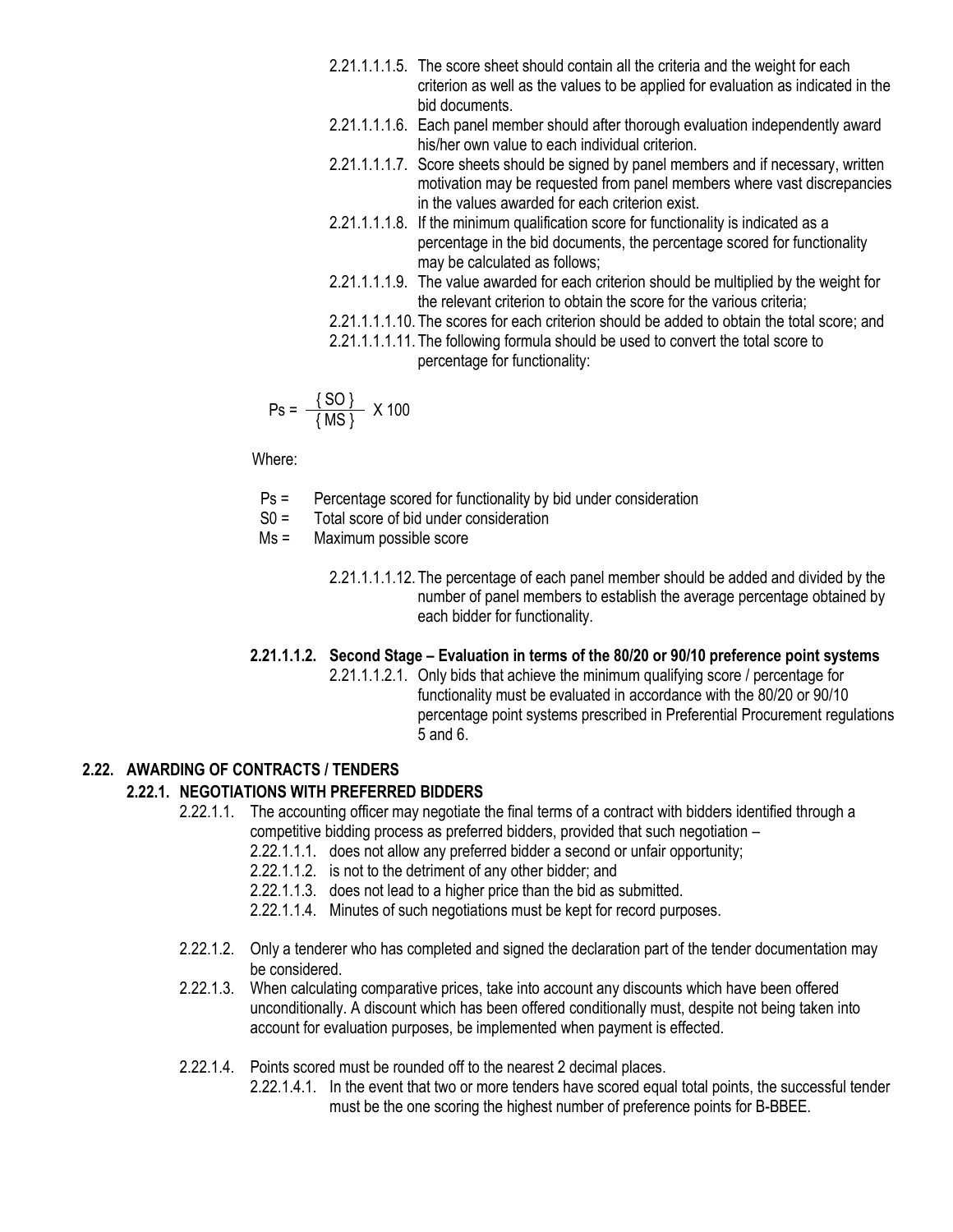- 2.22.1.4.2. However, when functionality is part of the evaluation process and two or more tenders have scored equal points including equal preference points for B-BBEE, the successful tender must be the one scoring the highest score for functionality.
- 2.22.1.4.3. Should two or more tenders be equal in all respects, the award shall be decided by the drawing of lots.

## <span id="page-17-0"></span>**2.23. SUB CONTRACTING**

- 2.23.1. A bidder must not be awarded the points claimed for B-BBEE Status Level of contribution if it is indicated in the bid documents that such a bidder intends sub-contracting more than 25% of the contract value to any other enterprise that does not qualify for at least the same number of points that the bidder qualifies for, unless the intended subcontractor is an EME that has the capability and ability to execute the sub-contract.
- 2.23.2. A contractor is not allowed to sub-contract more than 25% of the contract value to another enterprise that does not have equal or higher B-BBEE status level, unless the intended sub-contractor is an EME that has the capability and ability to execute the sub-contract.
- 2.23.3. In relation to a designated sector, a contractor must not be allowed to sub-contract in such a manner that the local production and content of the overall value of the contract is reduced to below the stipulated minimum threshold.

## <span id="page-17-1"></span>**2.24. CANCELLATION AND RE-INVITATION OF TENDERS**

- 2.24.1. In the event that, in the application of the 80/20 preference point system as stipulated in the tender documents, all tenders received exceed the estimated Rand value of R1 000 000, the tender invitation must be cancelled.
	- 2.24.1.1. If one or more of the acceptable tenders received are within the prescribed threshold of R1 000 000, all tenders received must be evaluated on the 80/20 preference point system.
- 2.24.2. In the event that, in the application of the 90/10 preference point system as stipulated in the tender documents, all tenders received are equal to, or below R1 000 000, the tender must be cancelled.
	- 2.24.2.1. If one or more of the acceptable tenders received are above the prescribed threshold of R1 000 000, all tenders received must be evaluated on the 90/10 preference point system.
- 2.24.3. An organ of state which has cancelled a tender invitation as contemplated in this policy must re-invite tenders and must, in the tender documents, stipulate the correct preference point system to be applied.
- 2.24.4. An organ of state may, prior to the award of a tender, cancel a tender if-
	- 2.24.4.1. due to changed circumstances, there is no longer a need for the services, works or goods requested; or
	- 2.24.4.2. are no longer available to cover the total envisaged expenditure; or
	- 2.24.4.3. no acceptable tenders are received.
- 2.24.5. The decision to cancel a tender in terms of this policy must be published in the Government Tender Bulletin or the media in which the original tender invitation was advertised.

## <span id="page-17-2"></span>**2.25. COMMITTEE SYSTEM FOR COMPETITIVE BIDS**

- 2.25.1. The accounting officer is required to
	- 2.25.1.1. establish a committee system for competitive bids consisting of at least
		- 2.25.1.1.1. a bid specification committee;
		- 2.25.1.1.2. a bid evaluation committee; and
		- 2.25.1.1.3. a bid adjudication committee;
		- 2.25.1.1.4. a disposal committee
		- 2.25.1.1.5. a quotation committee
	- 2.25.1.2. appoint the members of each committee, taking into account section 117 of the Act; and
	- 2.25.1.3. provide for an attendance or oversight process by a neutral or independent observer, appointed by the accounting officer, when this is appropriate for ensuring fairness and promoting transparency.
	- 2.25.1.4. The committee system must be consistent with
		- 2.25.1.4.1. paragraph 27, 28 and 29 of this policy; and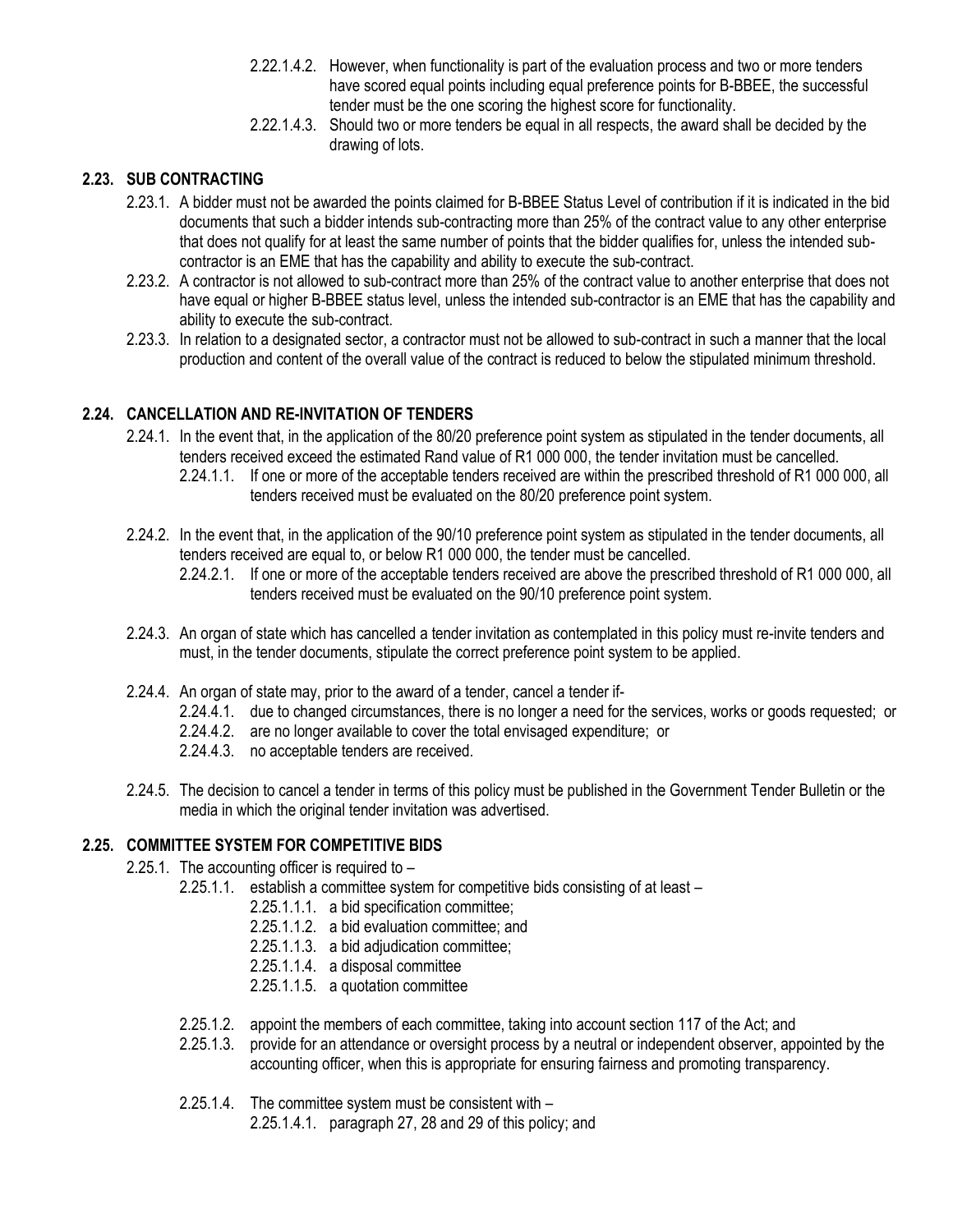2.25.1.4.2. any other applicable legislation.

2.25.1.4.3. The accounting officer may apply the committee system to formal written price quotations.

## <span id="page-18-0"></span>**2.25.2. BID SPECIFICATION COMMITTEES**

- 2.25.2.1. The bid specification committee must compile the specifications for each procurement of goods or services by the municipality or municipal entity.
- 2.25.2.2. Specifications
	- 2.25.2.2.1. must be drafted in an unbiased manner to allow all potential suppliers to offer their goods or services;
	- 2.25.2.2.2. must take account of any accepted standards such as those issued by Standards South Africa, the International Standards Organisation, or an authority accredited or recognised by the South African National Accreditation System with which the equipment or material or workmanship should comply;
	- 2.25.2.2.3. where possible, be described in terms of performance required rather than in terms of descriptive characteristics for design;
	- 2.25.2.2.4. may not create trade barriers in contract requirements in the forms of specifications, plans, drawings, designs, testing and test methods, packaging, marking or labelling of conformity certification;
	- 2.25.2.2.5. may not make reference to any particular trade mark, name, patent, design, type, specific origin or producer unless there is no other sufficiently precise or intelligible way of describing the characteristics of the work, in which case such reference must be accompanied by the words "equivalent";
	- 2.25.2.2.6. must indicate each specific goal for which points may be awarded in terms of the points system set out in the Preferential Procurement Regulations 2001; and
	- 2.25.2.2.7. must be approved by the accounting officer prior to publication of the invitation for bids in terms of paragraph 22 of this policy.
	- 2.25.2.2.8. The bid specification committee must be composed of one or more officials of the municipality or municipal entity, preferably the manager responsible for the function involved, and may, when appropriate, include external specialist advisors.
	- 2.25.2.2.9. No person, advisor or corporate entity involved with the bid specification committee, or director of such a corporate entity, may bid for any resulting contracts.

## <span id="page-18-1"></span>**2.25.3. BID EVALUATION COMMITTEES**

- 2.25.3.1. The bid evaluation committee must
	- 2.25.3.1.1. evaluate bids in accordance with –
	- 2.25.3.1.2. the specifications for a specific procurement; and
	- 2.25.3.1.3. the points system set out in terms of this policy;
	- 2.25.3.1.4. evaluate each bidder's ability to execute the contract;
	- 2.25.3.1.5. check in respect of the recommended bidder whether municipal rates and taxes and municipal service charges are not in arrears, and;
	- 2.25.3.1.6. submit to the adjudication committee a report and recommendations regarding the award of the bid or any other related matter.
- 2.25.3.2. The bid evaluation committee must as far as possible be composed of
	- 2.25.3.2.1. officials from departments requiring the goods or services; and
	- 2.25.3.2.2. at least one supply chain management practitioner of the municipality.

## <span id="page-18-2"></span>**2.25.4. BID ADJUDICATION COMMITTEES**

- 2.25.4.1. The bid adjudication committee must
	- 2.25.4.1.1. consider the report and recommendations of the bid evaluation committee; and either
		- 2.25.4.1.1.1. depending on its delegations, make a final award or a recommendation to the accounting officer to make the final award; or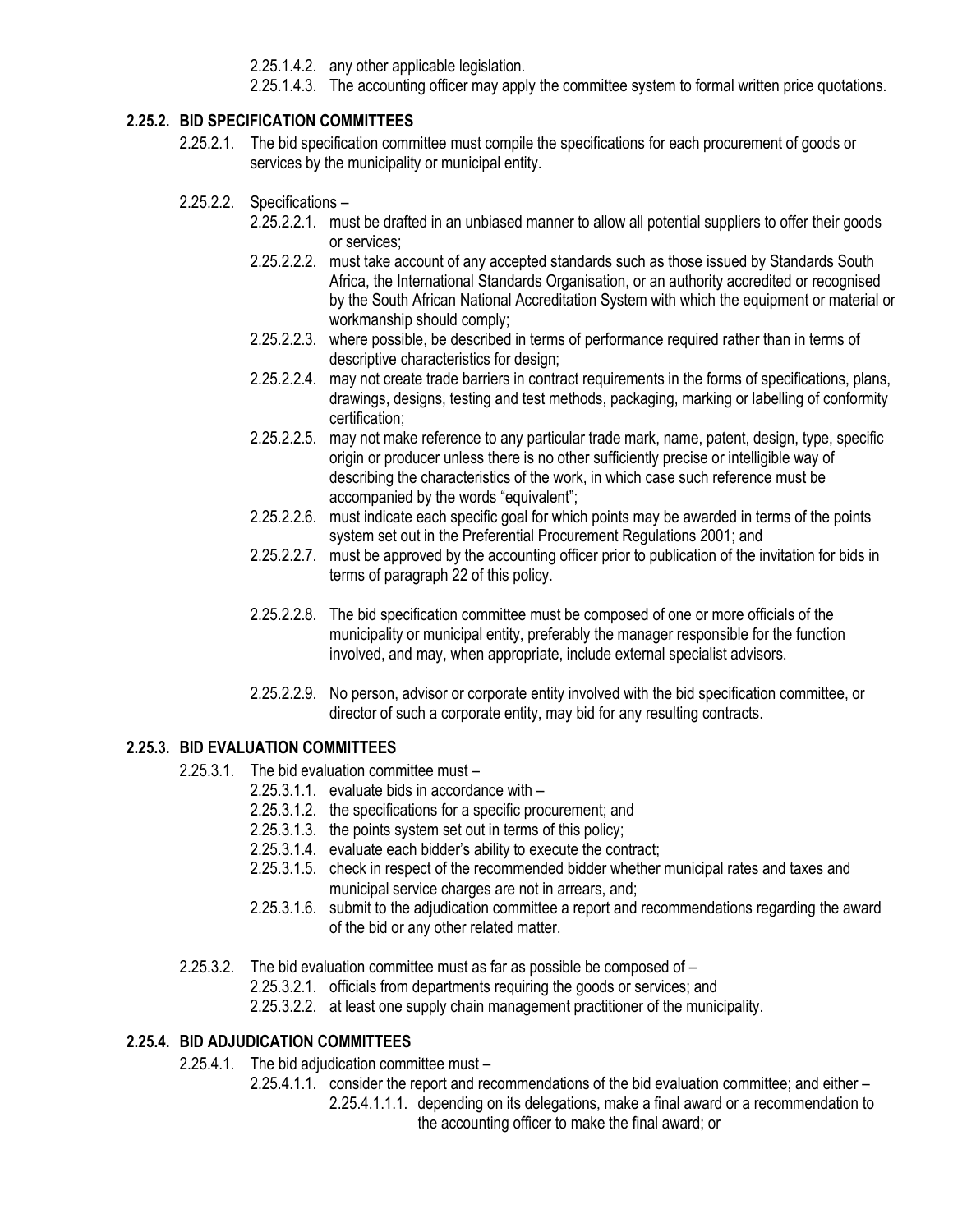- 2.25.4.1.1.2. make another recommendation to the accounting officer how to proceed with the relevant procurement.
- 2.25.4.2. The bid adjudication committee must consist of at least four senior managers of the municipality or municipal entity which must include –
	- 2.25.4.2.1. the chief financial officer or, if the chief financial officer is not available, another manager in the budget and treasury office reporting directly to the chief financial officer and designated by the chief financial officer; and
	- 2.25.4.2.2. at least one senior supply chain management practitioner who is an official of the municipality; and
	- 2.25.4.2.3. a technical expert in the relevant field who is an official, if such an expert exists.
	- 2.25.4.2.4. The accounting officer must appoint the chairperson of the committee. If the chairperson is absent from a meeting, the members of the committee who are present must elect one of them to preside at the meeting.
	- 2.25.4.2.5. Neither a member of a bid evaluation committee, nor an advisor or person assisting the evaluation committee, may be a member of a bid adjudication committee.
	- 2.25.4.2.6. If the bid adjudication committee decides to award a bid other than the one recommended by the bid evaluation committee, the bid adjudication committee must prior to awarding the bid –
		- 2.25.4.2.6.1. check in respect of the preferred bidder whether that bidder's municipal rates and taxes and municipal service charges are not in arrears, and;
		- 2.25.4.2.6.2. notify the accounting officer.
	- 2.25.4.3. The accounting officer may
		- 2.25.4.3.1. after due consideration of the reasons for the deviation, ratify or reject the decision of the bid adjudication committee referred to in this policy; and
		- 2.25.4.3.2. if the decision of the bid adjudication committee is rejected, refer the decision of the adjudication committee back to that committee for reconsideration.
	- 2.25.4.4. The accounting officer may at any stage of a bidding process, refer any recommendation made by the evaluation committee or the adjudication committee back to that committee for reconsideration of the recommendation.
	- 2.25.4.5. The accounting officer must comply with section 114 of the Act within 10 working days.

#### <span id="page-19-0"></span>**2.25.5. BID DISPOSAL COMMITTEE**

- 2.25.5.1. The bid disposal committee must
	- 2.25.5.1.1. evaluate bids in accordance with
		- 2.25.5.1.1.1. the specifications for a specific procurement; and

2.25.5.1.1.2. the points system set out in terms of this policy;

- 2.25.5.1.2. evaluate each bidder's ability to execute the contract;
- 2.25.5.1.3. check in respect of the recommended bidder whether municipal rates and taxes and municipal service charges are not in arrears, and;
- 2.25.5.1.4. submit to the adjudication committee a report and recommendations regarding the award of the bid or any other related matter.
- 2.25.5.2. The bid disposal committee must as far as possible be composed of
	- 2.25.5.2.1. officials from departments requiring the goods or services;
	- 2.25.5.2.2. supply chain management practitioner of the municipality.
	- 2.25.5.2.3. Asset manager of the Municipality

### <span id="page-19-1"></span>**2.25.6. BID QUOTATION COMMITTEE**

2.25.6.1. The bid quotation committee must –

2.25.6.1.1. evaluate bids in accordance with –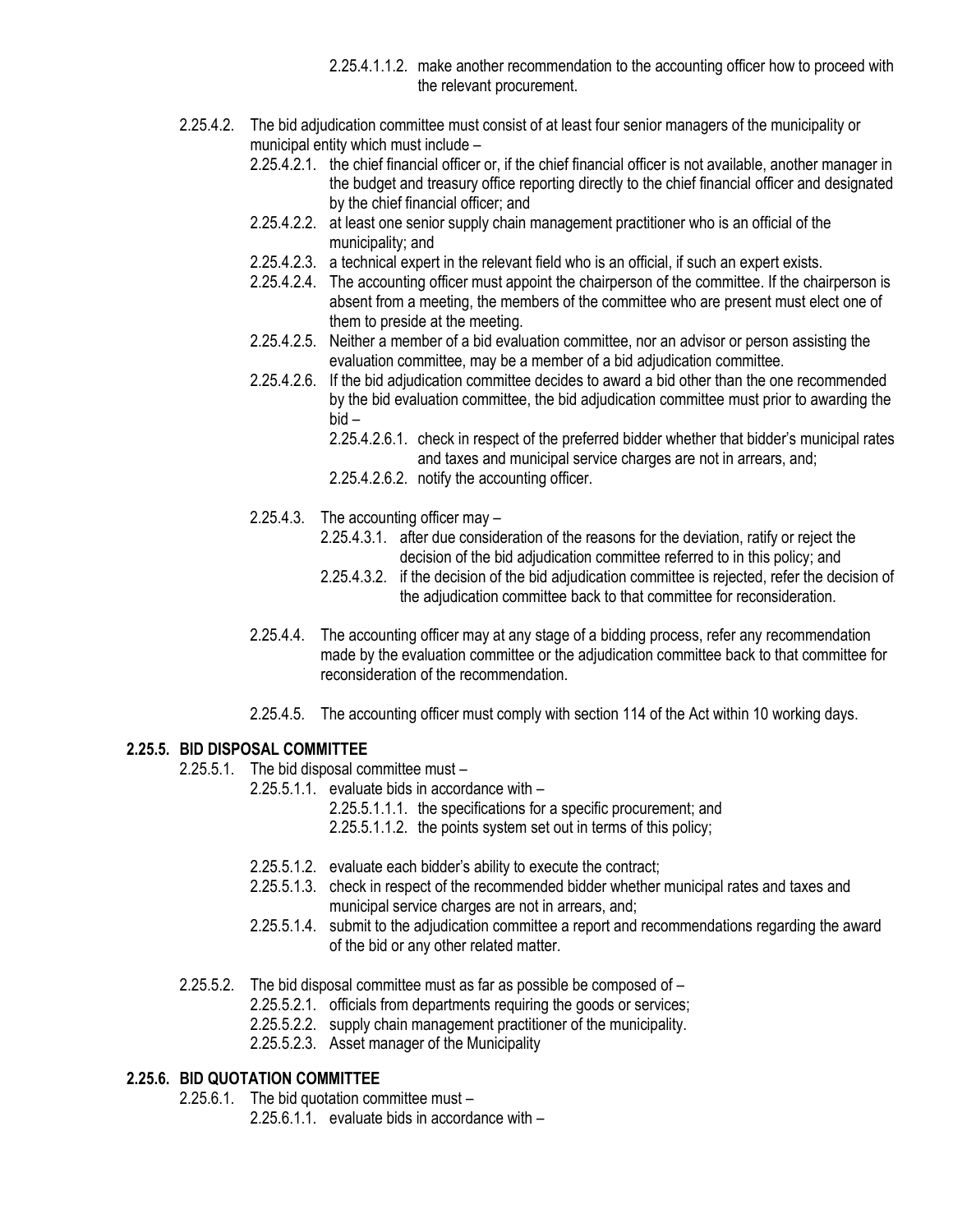2.25.6.1.1.1. the specifications for a specific procurement; and 2.25.6.1.1.2. the points system set out in terms of this policy;

- 2.25.6.1.2. evaluate each bidder's ability to execute the contract;
- 2.25.6.1.3. check in respect of the recommended bidder whether municipal rates and taxes and municipal service charges are not in arrears, and:
- 2.25.6.1.4. submit to the adjudication committee a report and recommendations regarding the award of the bid or any other related matter.
- 2.25.6.2. The bid quotation committee must as far as possible be composed of
	- 2.25.6.2.1. officials from departments requiring the goods or services;
	- 2.25.6.2.2. supply chain management practitioner of the municipality.

#### <span id="page-20-0"></span>**2.26. PROCUREMENT OF BANKING SERVICES**

## 2.26.1. Banking services –

- 2.26.1.1. must be procured through competitive bids;
- 2.26.1.2. must be consistent with section 7 or 85 of the Act; and
- 2.26.1.3. may not be for a period of more than five years at a time.
- 2.26.2. The process for procuring a contract for banking services must commence at least nine months before the end of an existing contract.
- 2.26.3. The closure date for the submission of bids may not be less than 60 days from the date on which the advertisement is placed in a newspaper in terms of this policy. Bids must be restricted to banks registered in terms of the Banks Act, 1990 (Act No. 94 of 1990).

#### <span id="page-20-1"></span>**2.27. PROCUREMENT OF IT RELATED GOODS OR SERVICES**

- 2.27.1. The accounting officer may request the State Information Technology Agency (SITA) to assist with the acquisition of IT related goods or services through a competitive bidding process.
- 2.27.2. Both parties must enter into a written agreement to regulate the services rendered by, and the payments to be made to, SITA.
- 2.27.3. The accounting officer must notify SITA together with a motivation of the IT needs if
	- 2.27.3.1. the transaction value of IT related goods or services required in any financial year will exceed R50 million (VAT included); or
	- 2.27.3.2. the transaction value of a contract to be procured whether for one or more years exceeds R50 million (VAT included).
- 2.27.4. If SITA comments on the submission and the municipality disagrees with such comments, the comments and the reasons for rejecting or not following such comments must be submitted to the council, the National Treasury, the relevant provincial treasury and the Auditor-General.

## <span id="page-20-2"></span>**2.28. PROCUREMENT OF GOODS AND SERVICES UNDER CONTRACTS SECURED BY OTHER ORGANS OF STATE**

- 2.28.1. The accounting officer may procure goods or services under a contract secured by another organ of state, but only if-
	- 2.28.1.1. the contract has been secured by that other organ of state by means of a competitive bidding process applicable to that organ of state;
	- 2.28.1.2. there is no reason to believe that such contract was not validly procured;
	- 2.28.1.3. there are demonstrable discounts or benefits to do so; and
	- 2.28.1.4. that other organ of state and the provider have consented to such procurement in writing.
- 2.28.2. Subparagraph (2.28.1) do not apply if
	- 2.28.2.1. a municipal entity procures goods or services through a contract secured by its parent municipality; or
	- 2.28.2.2. a municipality procures goods or services through a contract secured by a municipal entity of which it is the parent municipality.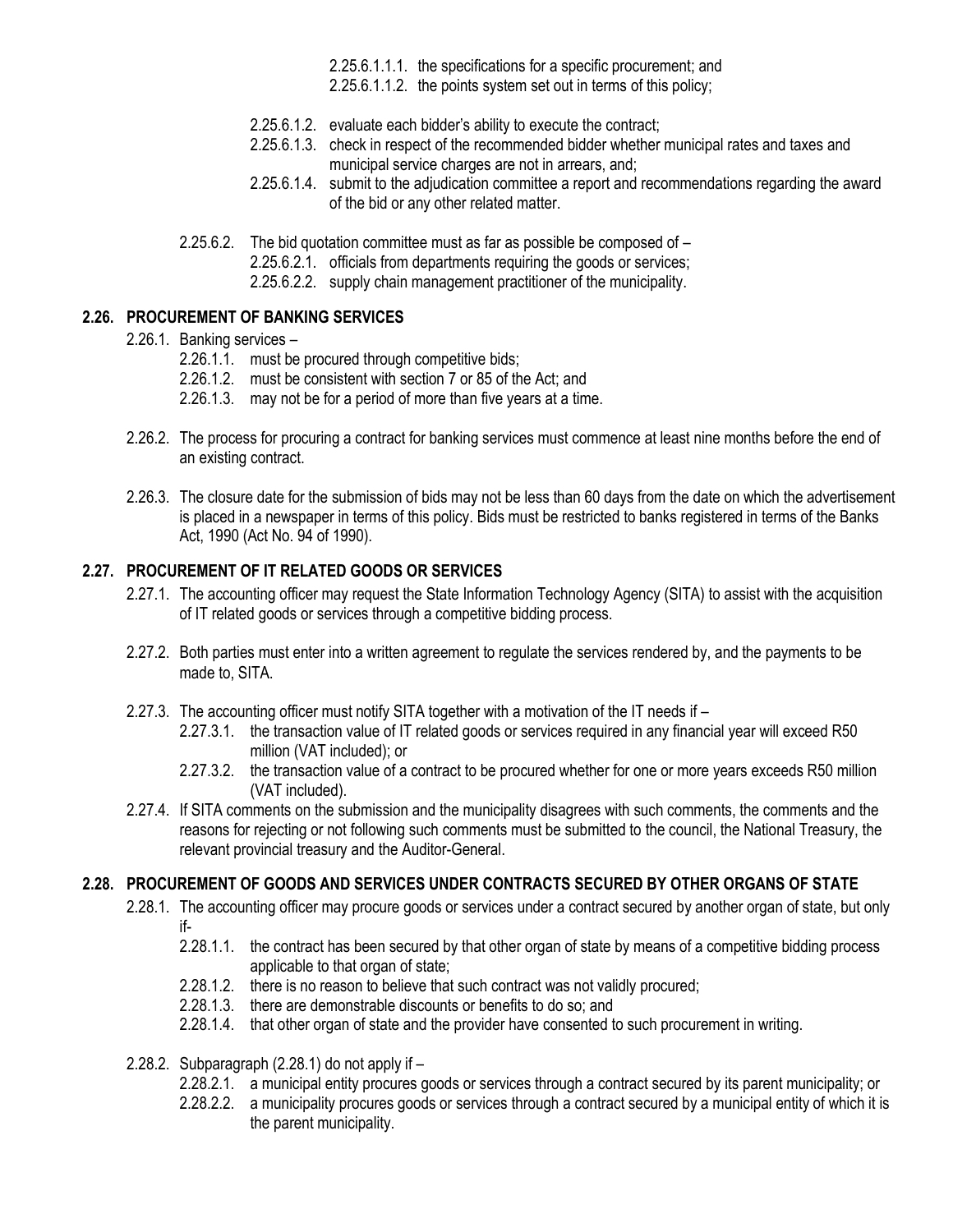## <span id="page-21-0"></span>**2.29. PROCUREMENT OF GOODS NECESSITATING SPECIAL SAFETY ARRANGEMENTS**

- 2.29.1. The acquisition and storage of goods in bulk (other than water) which necessitate special safety arrangements, including gasses and fuel, should be avoided where ever possible.
- 2.29.2. Where the storage of goods in bulk is justified, such justification must be based on sound reasons, including the total cost of ownership, cost advantages and environmental impact and must be approved by the accounting officer.

## <span id="page-21-1"></span>**2.30. PROCUREMENT FROM TRUST**

- 2.30.1. A trust, consortium or joint venture will qualify for points for their B-BBEE status level as a legal entity, provided that the entity submits their B-BBEE status level certificate.
- 2.30.2. A trust, consortium or joint venture will qualify for points for their B-BBEE status level as an unincorporated entity, provided that the entity submits their consolidated B-BBEE scorecard as if they were a group structure and that such a consolidated B-BBEE scorecard is prepared for every separate tender.

## <span id="page-21-2"></span>**2.31. PROCUREMENT FROM TERTIARY INSTITUTIONS**

- 2.31.1. When an organ of state is in need of a service provided by only tertiary institutions, such services must be procured Through;
	- 2.31.1.1. A tendering process from the identified tertiary institutions.
- 2.31.2. Tertiary institutions referred to in sub-regulation (11) will be required to submit their B-BBEE status in terms of the specialized scorecard contained in the B-BBEE Codes of Good Practice.
- 2.31.3. Should an organ of state require a service that can be provided by one or more tertiary institutions or public entities and enterprises from the private sector, the appointment of a contractor must be done by means of a tendering process;
- 2.31.4. Public entities will be required to submit their B-BBEE status in terms of the specialized scorecard contained in the B-BBEE Codes of Good Practice.

#### <span id="page-21-3"></span>**2.32. APPOINTMENT OF CONSULTANTS**

- 2.32.1. The accounting officer may procure consulting services provided that any Treasury guidelines in respect of consulting services are taken into account when such procurements are made.
- 2.32.2. Consultancy services must be procured through competitive bids if–
	- 2.32.2.1. the value of the contract exceeds R200 000 (VAT included); or
	- 2.32.2.2. the duration period of the contract exceeds one year.
- 2.32.3. In addition to any requirements prescribed by this policy for competitive bids, bidders must furnish particulars of 2.32.3.1. all consultancy services provided to an organ of state in the last five years; and
	- 2.32.3.2. any similar consultancy services provided to an organ of state in the last five years.
- 2.32.4. The accounting officer must ensure that copyright in any document produced, and the patent rights or ownership in any plant, machinery, thing, system or process designed or devised, by a consultant in the course of the consultancy service is vested in the municipality.

#### <span id="page-21-4"></span>**2.33. DEVIATION FROM, AND RATIFICATION OF MINOR BREACHES OF, PROCUREMENT PROCESSES**

- 2.33.1. The accounting officer may
	- 2.33.1.1. dispense with the official procurement processes established by this policy and to procure any required goods or services through any convenient process, which may include direct negotiations, but only – 2.33.1.1.1. in an emergency;
		- 2.33.1.1.2. if such goods or services are produced or available from a single provider only;
		- 2.33.1.1.3. for the acquisition of special works of art or historical objects where specifications are difficult to compile;
		- 2.33.1.1.4. acquisition of animals for zoos and/or nature and game reserves; or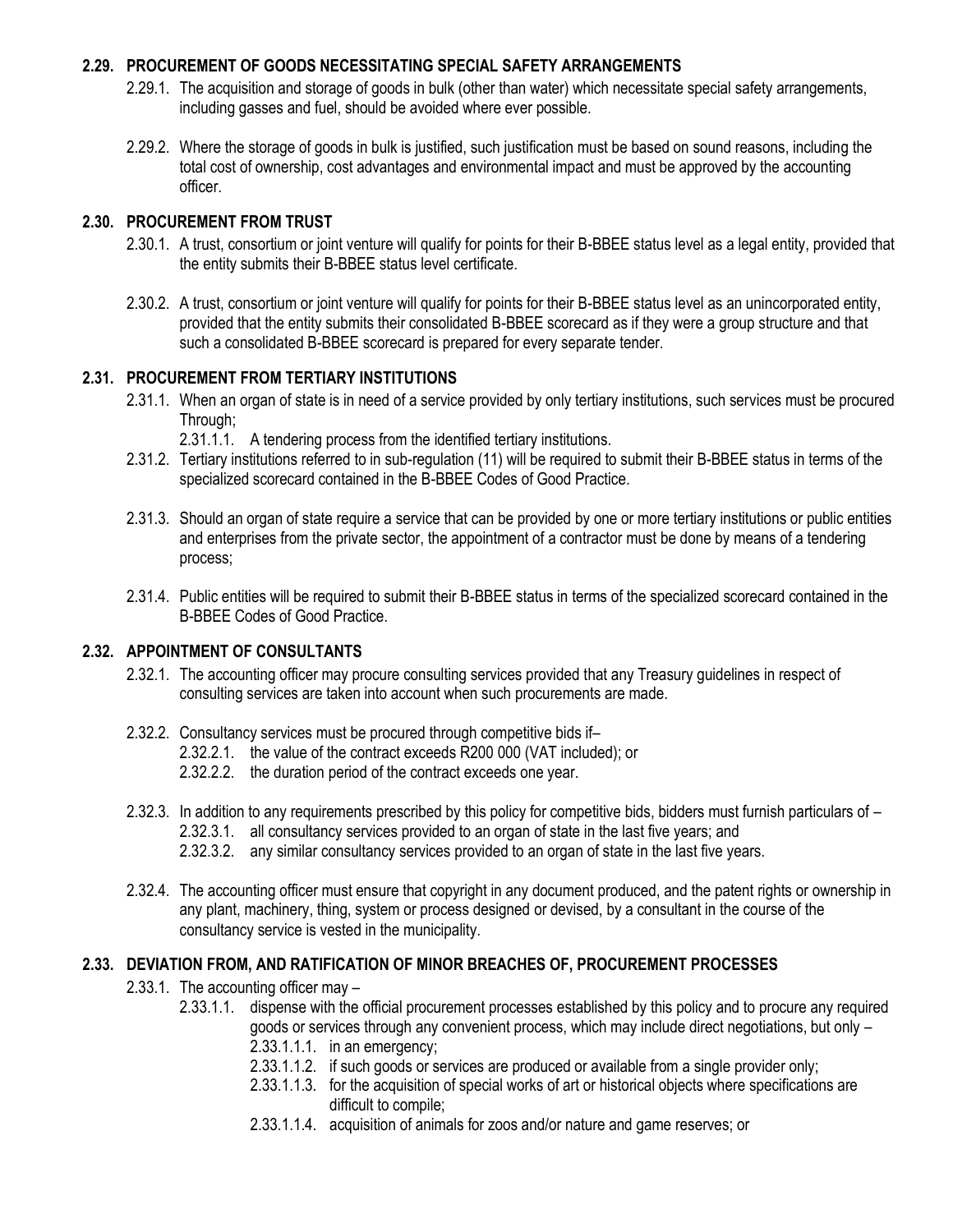- 2.33.1.1.5. in any other exceptional case where it is impractical or impossible to follow the official procurement processes; and
- 2.33.1.1.6. ratify any minor breaches of the procurement processes by an official or committee acting in terms of delegated powers or duties which are purely of a technical nature.
- 2.33.2. The accounting officer must record the reasons for any deviations in terms of subparagraphs (1)(a) and (b) of this policy and report them to the next meeting of the council and include as a note to the annual financial statements.
- 2.33.3. Subparagraph (2) does not apply to the procurement of goods and services contemplated in paragraph 11(2) of this policy.

## <span id="page-22-0"></span>**2.34. EMERGENCY**

- 2.34.1. The accounting officer may
	- 2.34.1.1. The accounting officer may determine a closure date for the submission of bids which is less than the 30 or 14 days requirement, but only if such shorter period can be justified on the grounds of urgency or emergency or any exceptional case where it is impractical or impossible to follow the official procurement process.
	- 2.34.1.2. dispense with the official procurement processes established by this policy and to procure any required goods or services through any convenient process, which may include direct negotiations, but only – 2.34.1.2.1. in a declared emergency;

## <span id="page-22-1"></span>**2.35. PROUDLY SA CAMPAIGN**

- 2.35.1. Msukaligwa Municipality supports the Proudly SA Campaigns to the extent that, all things being equal, preference is given to procuring local goods and services from;
	- 2.35.1.1. **Firstly**: Suppliers and Businesses within the municipality or district to cater 80% Local Economic Advancement in terms of tenders and quotations and 20% of services be procured externally.
	- 2.35.1.2. **Secondly**: Suppliers and Businesses within the relevant province.
	- 2.35.1.3. **Thirdly**: Suppliers and Businesses within the Republic of South Africa.
- 2.35.2. This Section also applies to general construction contracts/tenders by local bidders.
- 2.35.3. Msukaligwa Municipality supports the EPWP initiative. 2.35.3.1. Preference will be given to bidders who will ensure the implementation of EPWP in their contracts.

## <span id="page-22-2"></span>**2.36. UNSOLICITED BIDS**

- 2.36.1. In accordance with section 113 of the Act there is no obligation to consider unsolicited bids received outside a normal bidding process.
	- 2.36.1.1. The accounting officer may decide in terms of section 113(2) of the Act to consider an unsolicited bid, only if –
		- 2.36.1.1.1. the product or service offered in terms of the bid is a demonstrably or proven unique innovative concept;
		- 2.36.1.1.2. the product or service will be exceptionally beneficial to, or have exceptional cost advantages;
		- 2.36.1.1.3. the person who made the bid is the sole provider of the product or service; and
		- 2.36.1.1.4. the reasons for not going through the normal bidding processes are found to be sound by the accounting officer.
- 2.36.2. If the accounting officer decides to consider an unsolicited bid that complies with subparagraph (2) of this policy, the decision must be made public in accordance with section 21A of the Municipal Systems Act, together with – 2.36.2.1. reasons as to why the bid should not be open to other competitors;
	- 2.36.2.2. an explanation of the potential benefits if the unsolicited bid were accepted; and
	- 2.36.2.3. an invitation to the public or other potential suppliers to submit their comments within 30 days of the notice.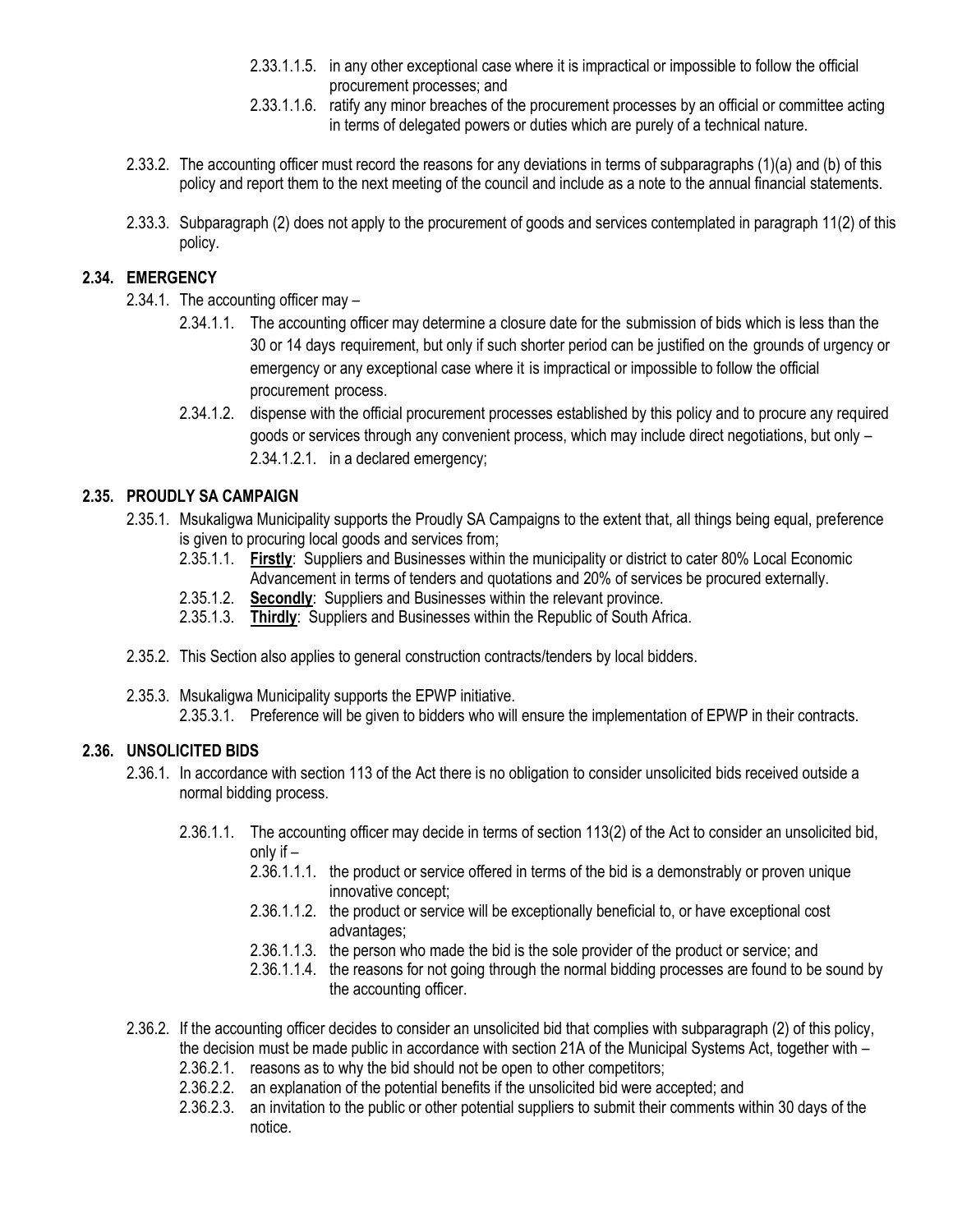- 2.36.3. All written comments received pursuant to subparagraph (3), including any responses from the unsolicited bidder, must be submitted to the National Treasury and the relevant provincial treasury for comment.
- 2.36.4. The adjudication committee must consider the unsolicited bid and may award the bid or make a recommendation to the accounting officer, depending on its delegations.
- 2.36.5. A meeting of the adjudication committee to consider an unsolicited bid must be open to the public.
- 2.36.6. When considering the matter, the adjudication committee must take into account
	- 2.36.6.1. any comments submitted by the public; and
	- 2.36.6.2. any written comments and recommendations of the National Treasury or the relevant provincial treasury.
- 2.36.7. If any recommendations of the National Treasury or provincial treasury are rejected or not followed, the accounting officer must submit to the Auditor General, the relevant provincial treasury and the National Treasury the reasons for rejecting or not following those recommendations.
- 2.36.8. Such submission must be made within seven days after the decision on the award of the unsolicited bid is taken, but no contract committing the municipality to the bid may be entered into or signed within 30 days of the submission.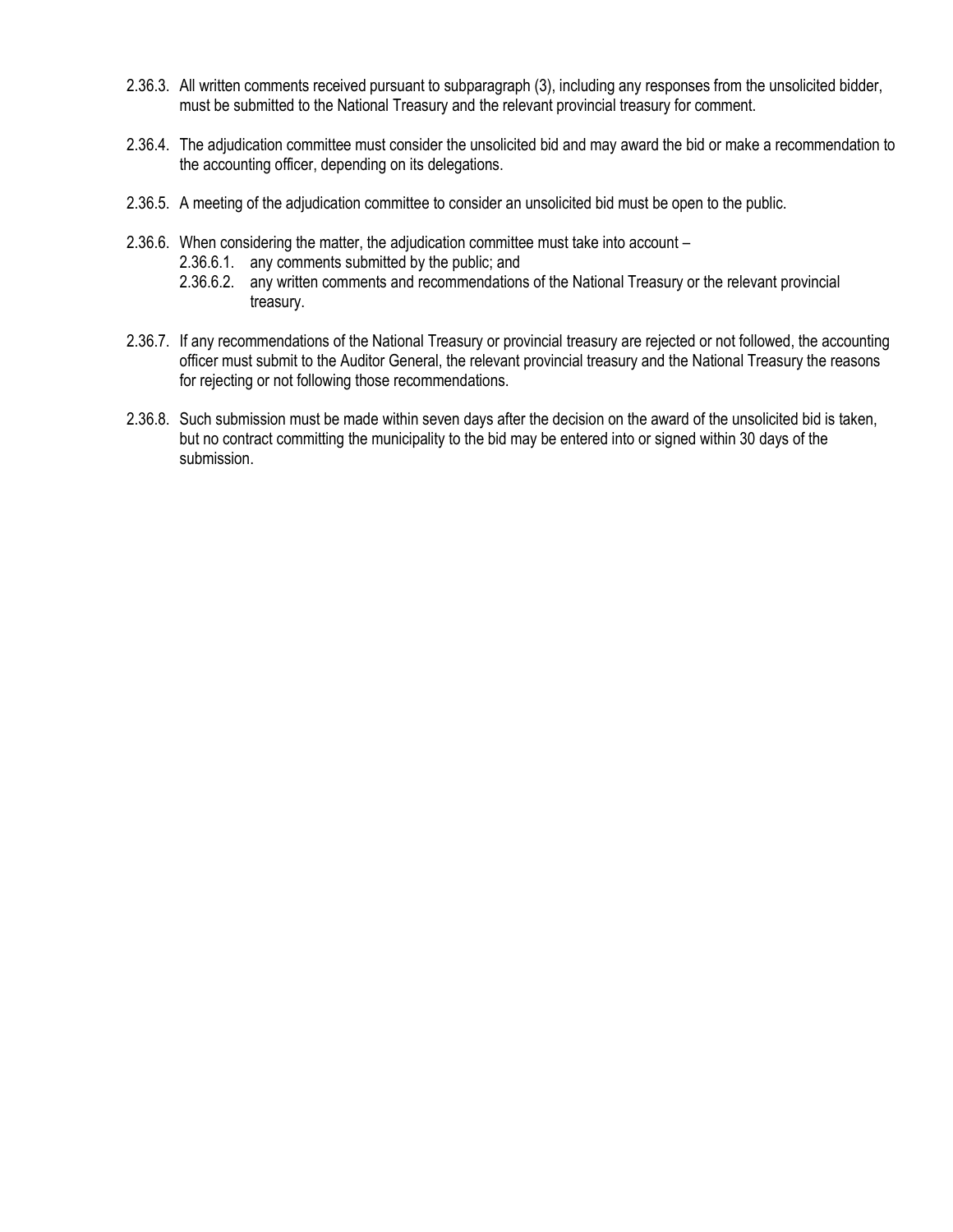## <span id="page-24-1"></span><span id="page-24-0"></span>**3. CHAPTER 3: Logistics, Disposal, Risk and Performance Management**

#### **3.1. LOGISTICS MANAGEMENT**

3.1.1. The accounting officer must establish an effective system of logistics management in order to provide for the setting of inventory levels, placing of orders, receiving and distribution of goods, stores and warehouse management, expediting orders, transport management, vendor performance, and maintenance and contract administration.

#### <span id="page-24-2"></span>**3.2. DISPOSAL MANAGEMENT**

- 3.2.1. The accounting officer must establish an effective system of disposal management for the disposal or letting of assets, including unserviceable, redundant or obsolete assets, subject to sections 14 and 90 of the Act, which must stipulate the following:
- 3.2.2. The disposal of assets must–
	- 3.2.2.1. be by one of the following methods
		- 3.2.2.1.1. transferring the asset to another organ of state in terms of a provision of the Act enabling the transfer of assets;
		- 3.2.2.1.2. transferring the asset to another organ of state at market related value or, when appropriate, free of charge;
		- 3.2.2.1.3. selling the asset; or
		- 3.2.2.1.4. destroying the asset;
	- $3.2.2.2.$  provided that  $-$ 
		- 3.2.2.2.1. immovable property may be sold only at market related prices except when the public interest or the plight of the poor demands otherwise;
		- 3.2.2.2.2. movable assets may be sold either by way of written price quotations, a competitive bidding process, auction or at market related prices, whichever is the most advantageous;
		- 3.2.2.2.3. in the case of the free disposal of computer equipment, the provincial department of education must first be approached to indicate within 30 days whether any of the local schools are interested in the equipment; and
		- 3.2.2.2.4. in the case of the disposal of firearms, the National Conventional Arms Control Committee has approved any sale or donation of firearms to any person or institution within or outside the Republic;
	- 3.2.2.3. furthermore ensure that
		- 3.2.2.3.1. immovable property is let at market related rates except when the public interest or the plight of the poor demands otherwise; and
		- 3.2.2.3.2. all fees, charges, rates, tariffs, scales of fees or other charges relating to the letting of immovable property are annually reviewed; and
	- 3.2.2.4. ensure that where assets are traded in for other assets, the highest possible trade-in price is negotiated.

## <span id="page-24-3"></span>**3.3. RISK MANAGEMENT**

- 3.3.1. The criteria for the identification, consideration and avoidance of potential risks in the supply chain management system, are as follows-
	- 3.3.1.1. non compliance by the supplier to deliver within the agreed timeframes;
	- 3.3.1.2. supply of inferior goods or services by the supplier;
	- 3.3.1.3. inability of the supplier to provide goods or services as ordered;
	- 3.3.1.4. non adherence to the municipality policy with regards to utilization of preferred suppliers; and
	- 3.3.1.5. procurement of goods or services at prices or of a quality not in the best interest of the municipality.
- 3.3.2. Risk management must include
	- 3.3.2.1. the identification of risks on a case-by-case basis;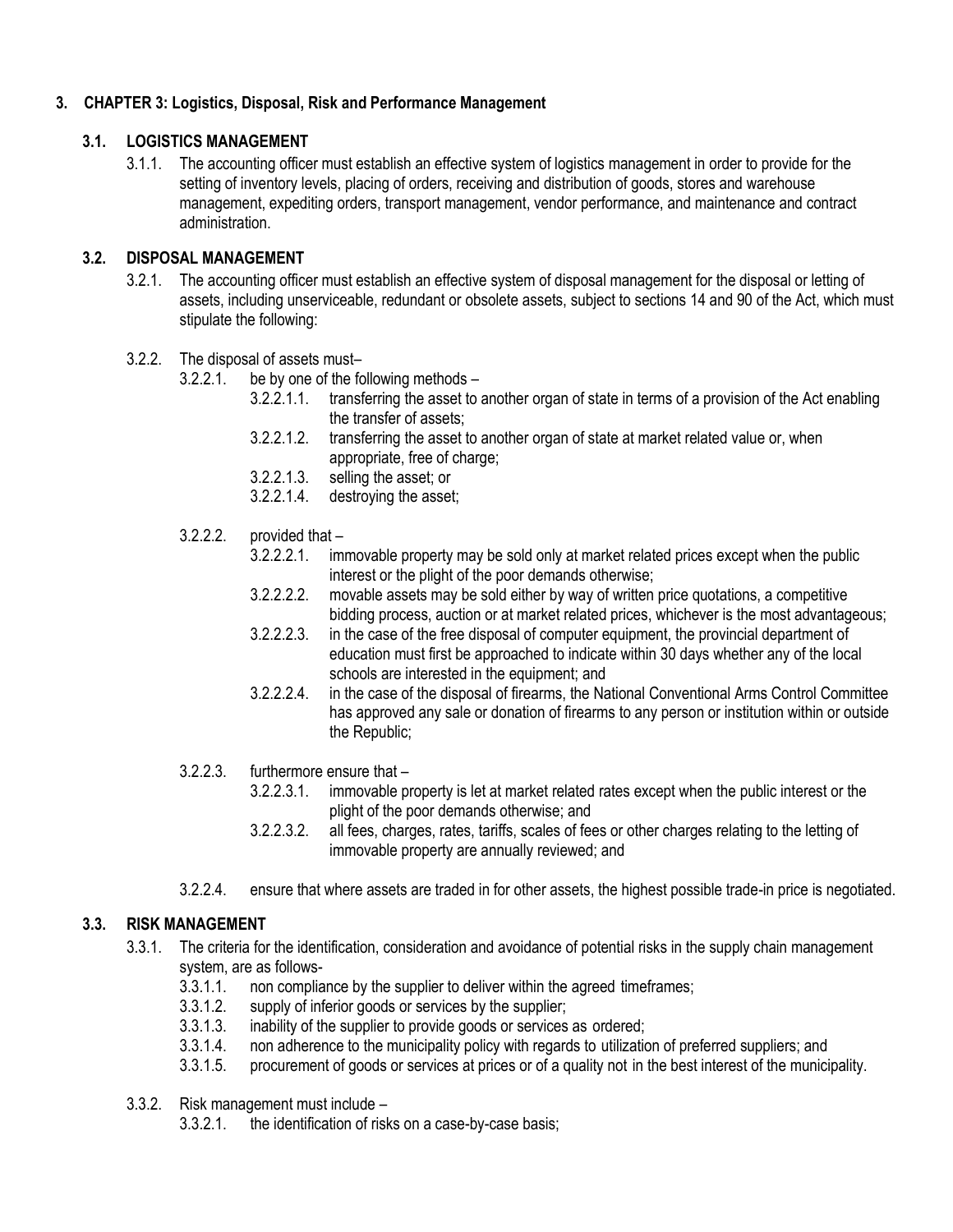- 3.3.2.2. the allocation of risks to the party best suited to manage such risks;<br>3.3.2.3. acceptance of the cost of the risk where the cost of transferring the r
- acceptance of the cost of the risk where the cost of transferring the risk is greater than that of retaining it;
- 3.3.2.4. the management of risks in a pro-active manner and the provision of adequate cover for residual risks; and
- 3.3.2.5. the assignment of relative risks to the contracting parties through clear and unambiguous contract documentation.

## <span id="page-25-0"></span>**3.4. PERFORMANCE MANAGEMENT**

3.4.1. The accounting officer must establish an effective internal monitoring system in order to determine, on the basis of a retrospective analysis, whether the authorised supply chain management processes were followed and whether the desired objectives were achieved.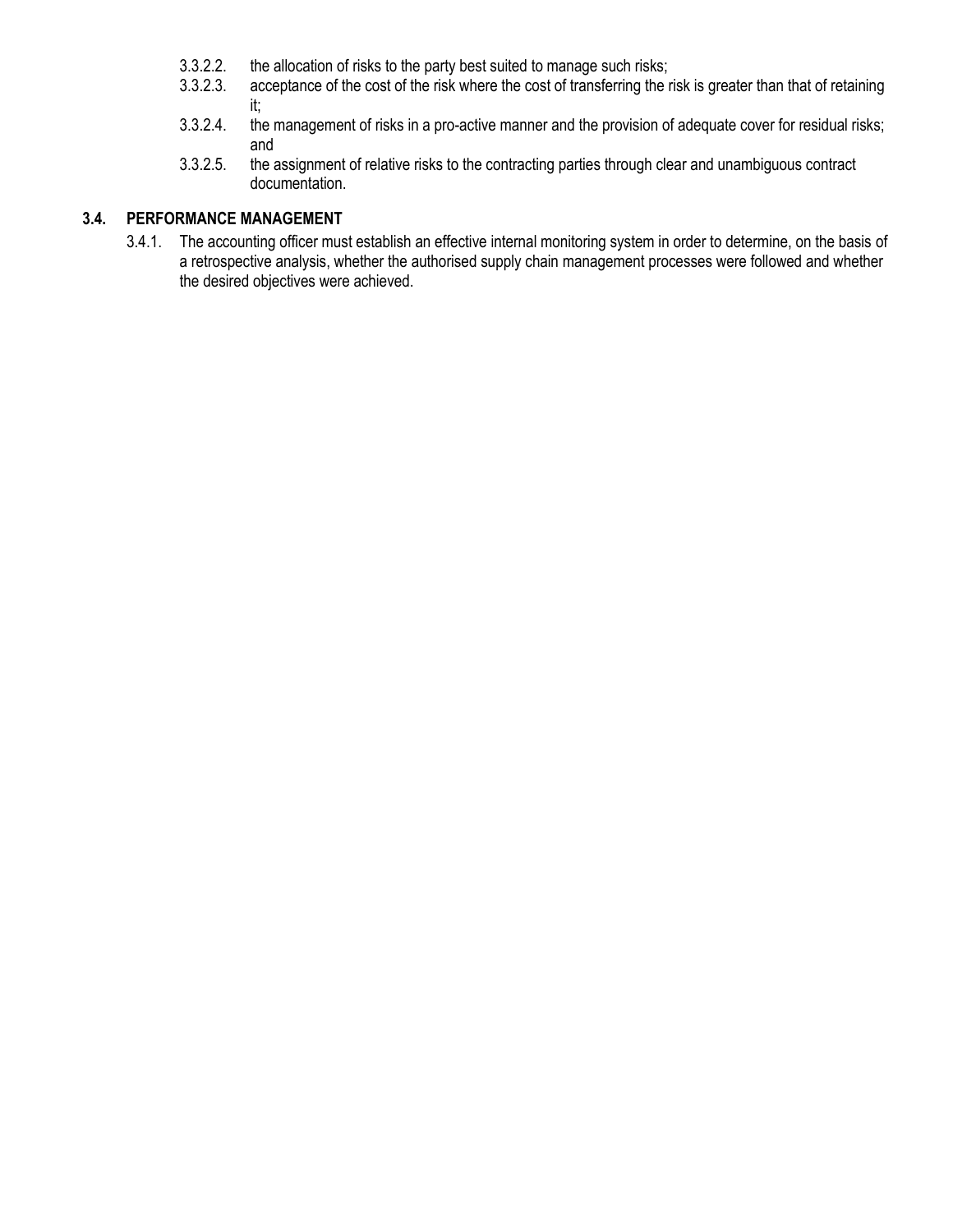## <span id="page-26-1"></span><span id="page-26-0"></span>**4. CHAPTER 4: Other matters**

#### **4.1. PROHIBITION ON AWARDS TO PERSONS WHOSE TAX MATTERS ARE NOT IN ORDER**

- 4.1.1. The accounting officer must ensure that, irrespective of the procurement process followed, no award above R15 000 is given to a person whose tax matters have not been declared by the South African Revenue Service to be in order.
- 4.1.2. Before making an award to a person the accounting person must first check with SARS whether that person's tax matters are in order.
- 4.1.3. If SARS does not respond within 7 days such person's tax matters may for purposes of subparagraph 10.1.1 be presumed to be in order.

## <span id="page-26-2"></span>**4.2. COMBATING OF ABUSE OF SUPPLY CHAIN MANAGEMENT SYSTEM**

- 4.2.1. The accounting officer must establish measures for the combating of abuse of the supply chain management system, which must stipulate the following:
- 4.2.2. The accounting officer must–
	- 4.2.2.1. take all reasonable steps to prevent abuse of the supply chain management system;
	- 4.2.2.2. investigate any allegations against an official or other role player of fraud, corruption, favouritism, unfair or irregular practices or failure to comply with this supply chain management policy, and when justified – 4.2.2.2.1. take appropriate steps against such official or other role player; or
		- 4.2.2.2.2. report any alleged criminal conduct to the South African Police Service;
	- 4.2.2.3. check the National Treasury's database prior to awarding any contract to ensure that no recommended bidder, or any of its directors, is listed as a person prohibited from doing business with the public sector;
	- 4.2.2.4. reject any bid from a bidder–
		- 4.2.2.4.1. if any municipal rates and taxes or municipal service charges owed by that bidder or any of its directors to the municipality, or to any other municipality or municipal entity, are in arrears for more than three months; or
		- 4.2.2.4.2. who during the last five years has failed to perform satisfactorily on a previous contract with the municipality or any other organ of state after written notice was given to that bidder that performance was unsatisfactory;
	- 4.2.2.5. reject a recommendation for the award of a contract if the recommended bidder, or any of its directors, has committed a corrupt or fraudulent act in competing for the particular contract;
	- 4.2.2.6. cancel a contract awarded to a person if
		- 4.2.2.6.1. the person committed any corrupt or fraudulent act during the bidding process or the execution of the contract; or
		- 4.2.2.6.2. an official or other role player committed any corrupt or fraudulent act during the bidding process or the execution of the contract that benefited that person; and
	- 4.2.2.7. reject the bid of any bidder if that bidder or any of its directors
		- 4.2.2.7.1. has abused the supply chain management system of the municipality or has committed any improper conduct in relation to such system;
		- 4.2.2.7.2. has been convicted for fraud or corruption during the past five years;
		- 4.2.2.7.3. has wilfully neglected, reneged on or failed to comply with any government, municipal or other public sector contract during the past five years; or
		- 4.2.2.7.4. has been listed in the Register for Tender Defaulters in terms section 29 of the Prevention and Combating of Corrupt Activities Act (No 12 of 2004).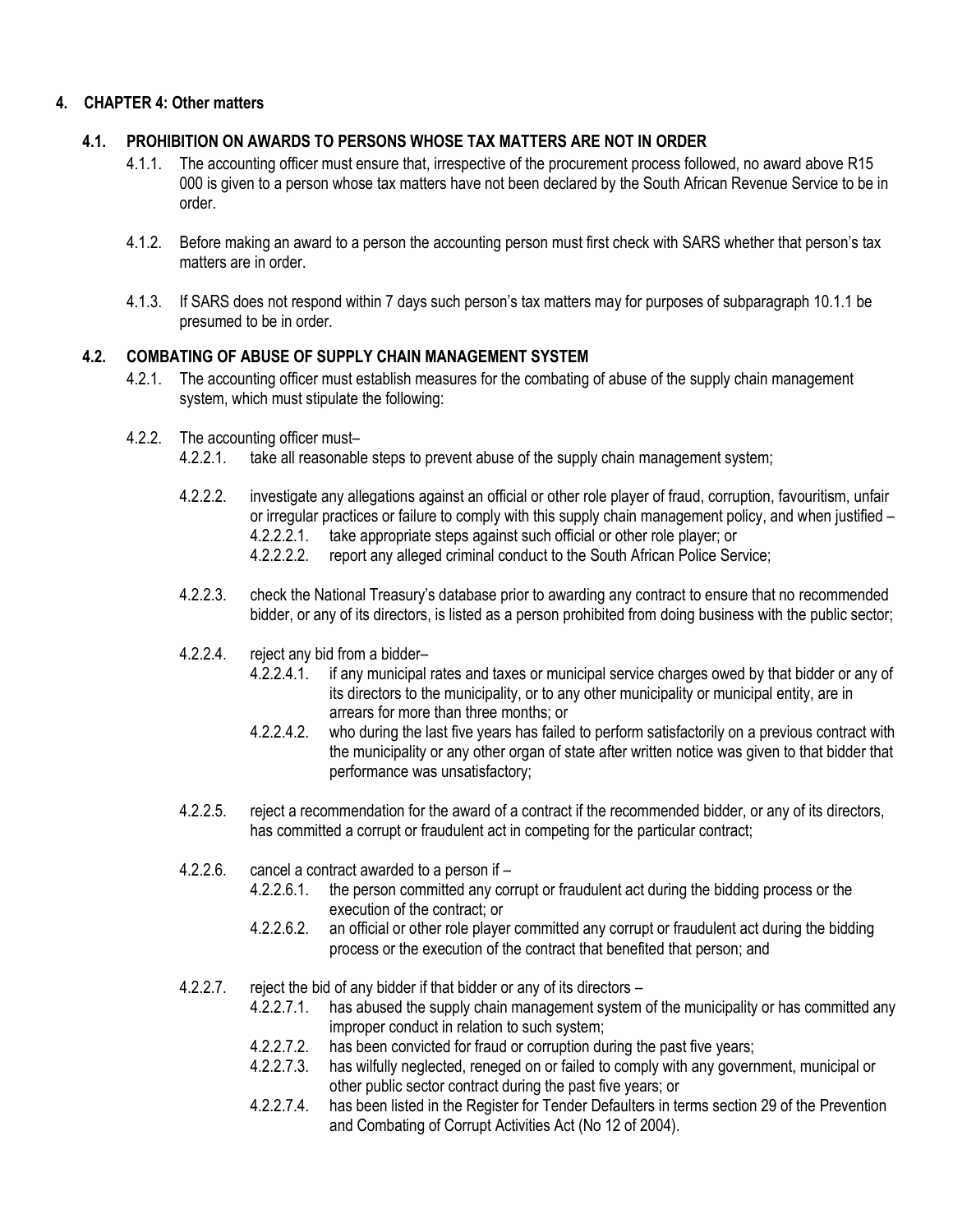4.2.3. The accounting officer must inform the National Treasury and relevant provincial treasury in writing of any actions taken in terms of subparagraphs (1)(b)(ii), (e) or (f) of this policy.

## <span id="page-27-0"></span>**4.3. PROHIBITION ON AWARDS TO PERSONS IN THE SERVICE OF THE STATE**

- 4.3.1. The accounting officer must ensure that irrespective of the procurement process followed, no award may be given to a person –
	- 4.3.1.1. who is in the service of the state; or
	- 4.3.1.2. if that person is not a natural person, of which any director, manager, principal shareholder or stakeholder is a person in the service of the state; or
	- 4.3.1.3. a person who is an advisor or consultant contracted with the municipality or municipal entity.

## <span id="page-27-1"></span>**4.4. AWARDS TO CLOSE FAMILY MEMBERS OF PERSONS IN THE SERVICE OF THE STATE**

- 4.4.1. The notes to the annual financial statements must disclose particulars of any award of more than R2000 to a person who is a spouse, child or parent of a person in the service of the state, or has been in the service of the state in the previous twelve months, including –
	- 4.4.1.1. the name of that person;
	- 4.4.1.2. the capacity in which that person is in the service of the state; and 4.4.1.3. the amount of the award.
	- the amount of the award.

## <span id="page-27-2"></span>**4.5. ETHICAL STANDARDS**

- 4.5.1. A code of ethical standards is hereby established, in accordance with subparagraph (2), for officials and other role players in the supply chain management system in order to promote–
	- 4.5.1.1. mutual trust and respect; and<br>4.5.1.2. an environment where busines
	- an environment where business can be conducted with integrity and in a fair and reasonable manner.
- 4.5.2. An official or other role player involved in the implementation of the supply chain management policy
	- 4.5.2.1. must treat all providers and potential providers equitably;<br>4.5.2.2. may not use his or her position for private gain or to impro-
	- may not use his or her position for private gain or to improperly benefit another person;
	- 4.5.2.3. may not accept any reward, gift, favour, hospitality or other benefit directly or indirectly, including to any close family member, partner or associate of that person, of a value more than R350;
	- 4.5.2.4. notwithstanding subparagraph (2)(c), must declare to the accounting officer details of any reward, gift, favour, hospitality or other benefit promised, offered or granted to that person or to any close family member, partner or associate of that person;
	- 4.5.2.5. must declare to the accounting officer details of any private or business interest which that person, or any close family member, partner or associate, may have in any proposed procurement or disposal process of, or in any award of a contract by, the municipality;
	- 4.5.2.6. must immediately withdraw from participating in any manner whatsoever in a procurement or disposal process or in the award of a contract in which that person, or any close family member, partner or associate, has any private or business interest;
	- 4.5.2.7. must be scrupulous in his or her use of property belonging to the municipality;
	- 4.5.2.8. must assist the accounting officer in combating fraud, corruption, favouritism and unfair and irregular practices in the supply chain management system; and
	- 4.5.2.9. must report to the accounting officer any alleged irregular conduct in the supply chain management system which that person may become aware of, including–
		- 4.5.2.9.1. any alleged fraud, corruption, favouritism or unfair conduct;
		- 4.5.2.9.2. any alleged contravention of paragraph 47(1) of this policy; or
		- 4.5.2.9.3. any alleged breach of this code of ethical standards.
- 4.5.3. Declarations in terms of subparagraphs (2)(d) and (e)
	- 4.5.3.1. must be recorded in a register which the accounting officer must keep for this purpose;
	- 4.5.3.2. by the accounting officer must be made to the mayor of the municipality who must ensure that such declarations are recorded in the register.
- 4.5.4. The National Treasury's code of conduct must also be taken into account by supply chain management practitioners and other role players involved in supply chain management.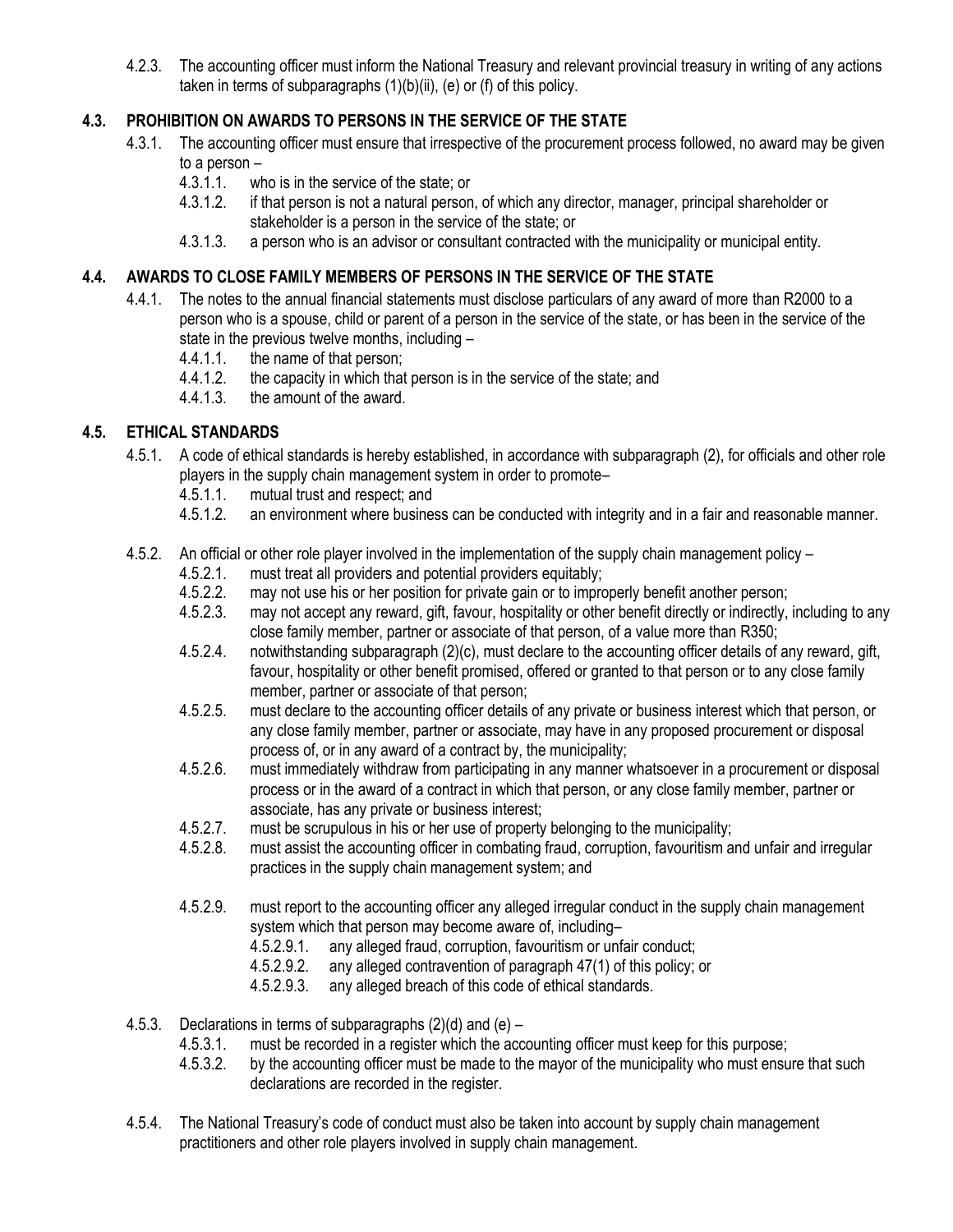- 4.5.5. It is recommended that the municipality or municipal entity adopt the National Treasury's code of conduct for supply chain management practitioners and other role players involved in supply chain management. When adopted, such code of conduct becomes binding on all officials and other role players involved in the implementation of the supply chain management policy of the municipality or municipal entity. A copy of the National Treasury code of conduct is available on the website **www.treasury.gov.za/mfma** located under "legislation". This code of conduct must be adopted by council.
- 4.5.6. A breach of the code of conduct adopted by the municipality must be dealt with in accordance with schedule 2 of the Systems Act.

## <span id="page-28-0"></span>**4.6. INDUCEMENTS, REWARDS, GIFTS AND FAVOURS TO MUNICIPALITIES, OFFICIALS AND OTHER ROLE PLAYERS**

- 4.6.1. No person who is a provider or prospective provider of goods or services, or a recipient or prospective recipient of goods disposed or to be disposed of may either directly or through a representative or intermediary promise, offer or grant  $-$ 
	- 4.6.1.1. any inducement or reward to the municipality for or in connection with the award of a contract; or
	- 4.6.1.2. any reward, gift, favour or hospitality to
		- 4.6.1.2.1. any official; or
		- 4.6.1.2.2. any other role player involved in the implementation of the supply chain management policy.
- 4.6.2. The accounting officer must promptly report any alleged contravention of subparagraph 10.1.1 to the National Treasury for considering whether the offending person, and any representative or intermediary through which such person is alleged to have acted, should be listed in the National Treasury's database of persons prohibited from doing business with the public sector.
- 4.6.3. Subparagraph 10.6.1.1 does not apply to gifts less than R350 in value.

## <span id="page-28-1"></span>**4.7. SPONSORSHIPS**

- 4.7.1. The accounting officer must promptly disclose to the National Treasury and the relevant provincial treasury any sponsorship promised, offered or granted, whether directly or through a representative or intermediary, by any person who is –
	- 4.7.1.1. a provider or prospective provider of goods or services; or
	- 4.7.1.2. a recipient or prospective recipient of goods disposed or to be disposed.

## <span id="page-28-2"></span>**4.8. OBJECTIONS AND COMPLAINTS**

4.8.1. Persons aggrieved by decisions or actions taken in the implementation of this supply chain management system, may lodge within 14 days of the decision or action, a written objection or complaint against the decision or action.

## <span id="page-28-3"></span>**4.9. RESOLUTION OF DISPUTES, OBJECTIONS, COMPLAINTS AND QUERIES**

- 4.9.1. The accounting officer must appoint an independent and impartial person, not directly involved in the supply chain management processes –
	- 4.9.1.1. to assist in the resolution of disputes between the municipality and other persons regarding
		- 4.9.1.1.1. any decisions or actions taken in the implementation of the supply chain management system; or
		- 4.9.1.1.2. any matter arising from a contract awarded in the course of the supply chain management system; or
	- 4.9.1.2. to deal with objections, complaints or queries regarding any such decisions or actions or any matters arising from such contract.
- 4.9.2. The accounting officer, or another official designated by the accounting officer, is responsible for assisting the appointed person to perform his or her functions effectively.
- 4.9.3. The person appointed must
	- 4.9.3.1. strive to resolve promptly all disputes, objections, complaints or queries received; and
	- 4.9.3.2. submit monthly reports to the accounting officer on all disputes, objections, complaints or queries received, attended to or resolved.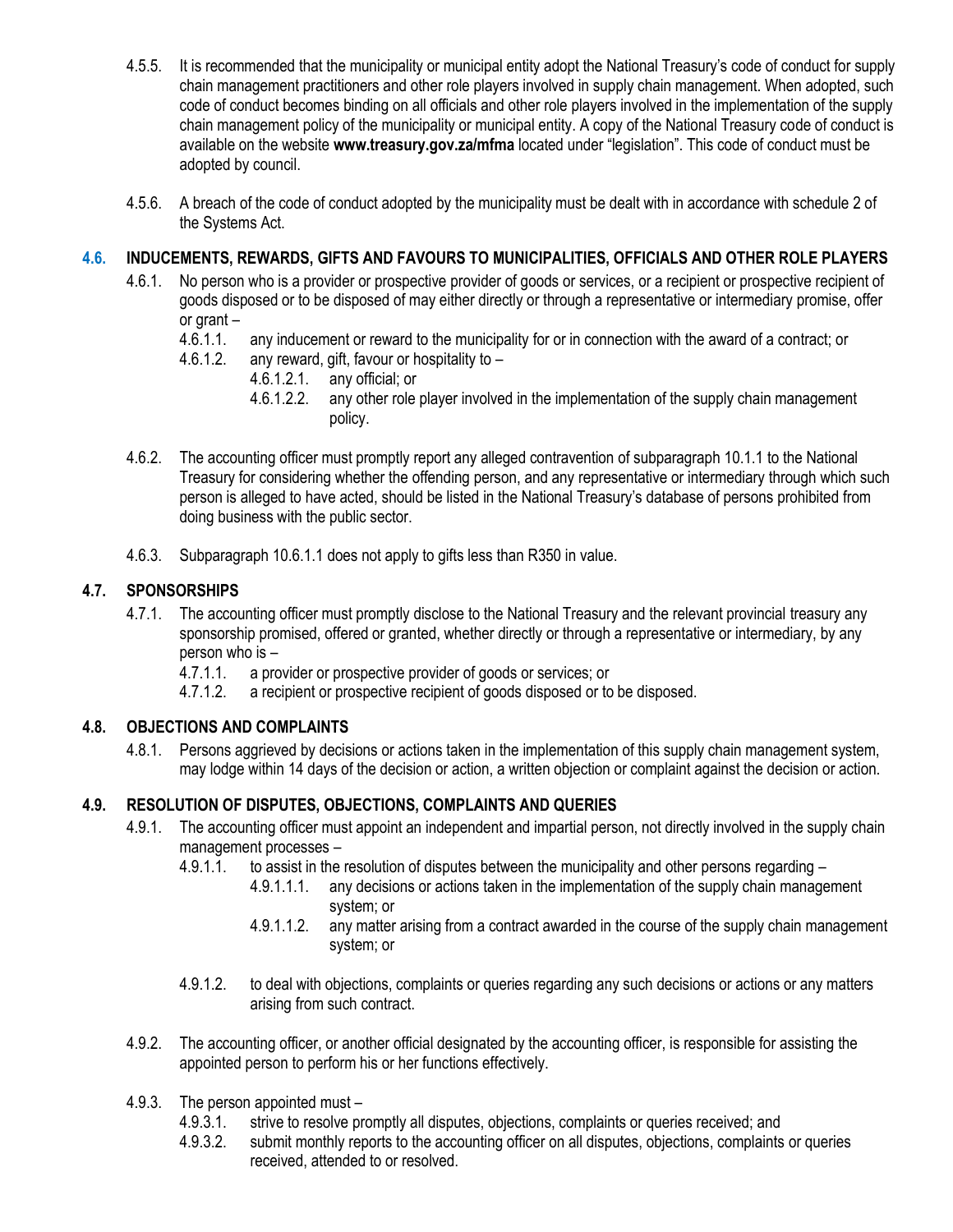- 4.9.4. A dispute, objection, complaint or query may be referred to the relevant provincial treasury if
	- 4.9.4.1. the dispute, objection, complaint or query is not resolved within 60 days; or
	- 4.9.4.2. no response is forthcoming within 60 days.
- 4.9.5. If the provincial treasury does not or cannot resolve the matter, the dispute, objection, complaint or query may be referred to the National Treasury for resolution.
- 4.9.6. This paragraph must not be read as affecting a person's rights to approach a court at any time.

## <span id="page-29-0"></span>**4.10. REMEDIES FOR B-BBEE**

- 4.10.1. An organ of state must, upon detecting that-
	- 4.10.1.1. the B-BBEE status level of contribution has been claimed or obtained on a fraudulent basis; or
	- 4.10.1.2. any of the conditions of the contract have not been fulfilled, Act against the tenderer or person awarded the contract.
- 4.10.2. An organ of state may, in addition to any other remedy it may have against the person contemplated in subregulations  $(1)$  –
	- 4.10.2.1. disqualify the person from the tendering process;
	- 4.10.2.2. recover all costs, losses or damages it has incurred or suffered as a result of that person's conduct;
	- 4.10.2.3. cancel the contract and claim any damages which it has suffered as a result of having to make less favourable arrangements due to such cancellation;
	- 4.10.2.4. restrict the tenderer or contractor, its shareholders and directors, or only the shareholders and directors who acted on a fraudulent basis, from obtaining business from any organ of state for a period not exceeding 10 years, after the *audi alteram partem* (hear the other side) rule has been applied; and
	- 4.10.2.5. forward the matter for criminal prosecution.

## <span id="page-29-1"></span>**4.10.3. EME B-BBEE STATUS LEVEL CERTIFICATES ISSUED BY AUDITOR / ACCOUNTING OFFICERS AS CONTEMPLATED IN THE CLOSE CORPORATION ACT**

- 4.10.3.1. Certificates issued by an Auditor or Accounting Officer will be issued in his or her letterhead with the practice number and contact number clearly specified on the face of the certificates.
- 4.10.3.2. When confirming the validity of such a certificate, and as a minimum requirement, the following should be detailed on the face of the certificate:
	- 4.10.3.2.1. The Auditor's / Accounting Officer's letter head with full contact details;
	- 4.10.3.2.2. The Auditor's / Accounting Officer's practice numbers;
	- 4.10.3.2.3. The name and the physical location of the measured entity;
	- 4.10.3.2.4. The name and / or logo of the verification agency;
	- 4.10.3.2.5. The certificate must be signed by the authorised person from the Verification Agency.
	- 4.10.3.2.6. The registration number and, where applicable, the VAT number of the measured entity;
	- 4.10.3.2.7. The date of issue and the date of expiry;
	- 4.10.3.2.8. The certificate number for identification and reference;
	- 4.10.3.2.9. The scorecard that was used (for example EME, QSE or Generic);
	- 4.10.3.2.10. The B-BBEE Status Level of Contribution obtained by the measured entity; and
	- 4.10.3.2.11. The total black shareholding and total black female shareholding.

## <span id="page-29-2"></span>**4.10.4. EME B-BBEE STATUS LEVEL CERTIFICATES ISSUED BY VERIFICATION AGENCIES ACCREDITTED BY THE SANAS**

- 4.10.4.1. In the past, the issuance of B-BBEE Status Level Certificates in respect of EMEs did not form part of the SANAS accreditation scope. SANAS accredited Verification were, therefore, not permitted to use the SANAS symbol (Logo) on EME B-BBEE Status Level Certificates.
- 4.10.4.2. In the light of Preferential Procurement Regulations, 2011 which came into effect on 7 December 2011 and its implementation Guide, issued by the National Treasury as part of Supply Chain Management (SCM) Circular dated 1 December 2011, it has become mandatory for the SANAS symbol (logo) to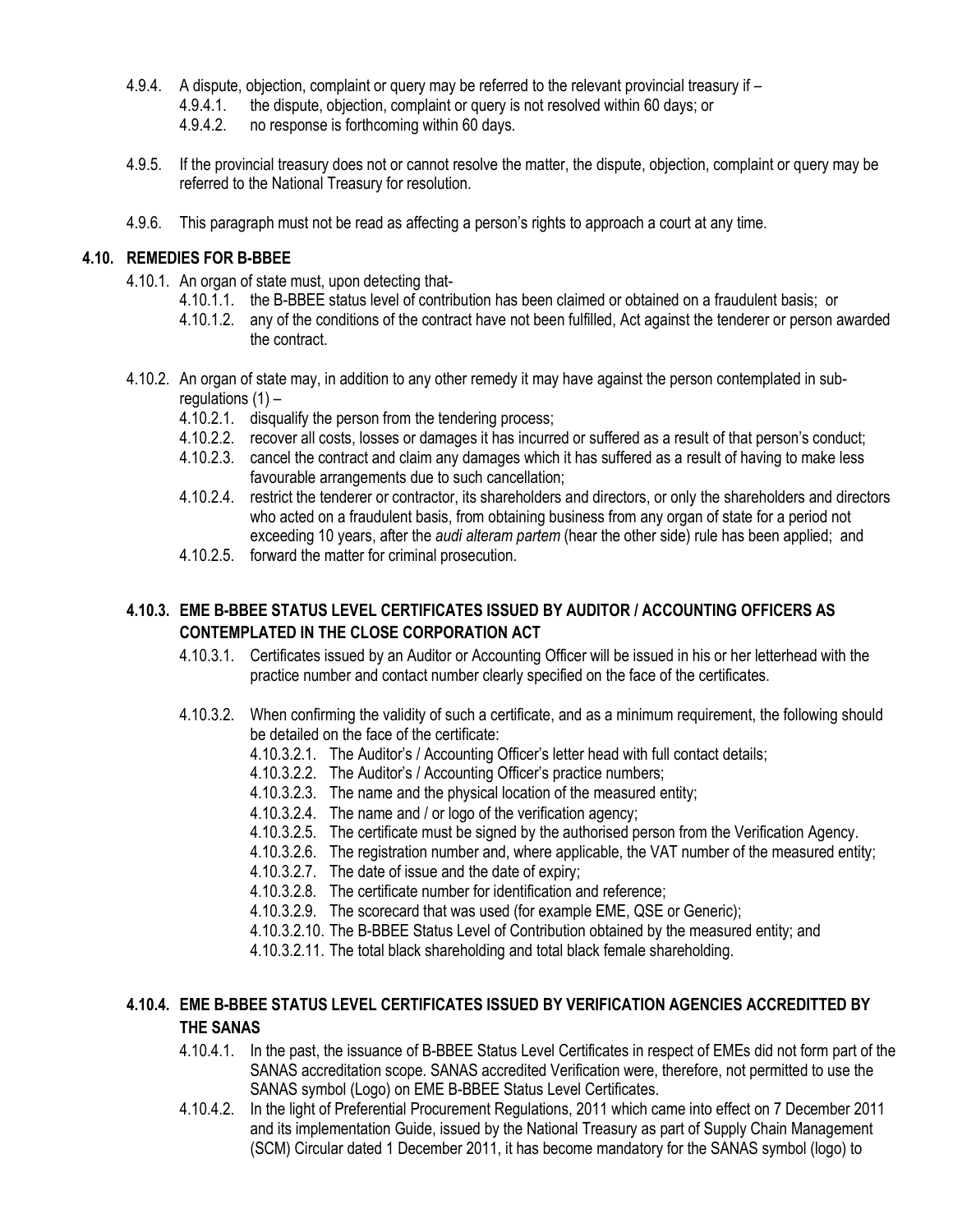appear on the EME certificates. This is as a result of a greater need to provide certainty on the validity of EME B-BBEE Status Level Certificates issued.

- 4.10.4.3. AOs / AAs are , therefore, provided with the following guidance on the issuance and validation of EME B-BBEE Status Level Certificates issued by SANAS accredited Certification Agencies.
- 4.10.4.4. AOs / AAs are required to ensure that all EME B-BBEE Status Level Certificates issued by SANAS Accredited Verification Agencies on or after 1 March 2012 bear the SANAS symbol (logo) on the face of certificates.
- 4.10.4.5. EME B-BBEE Status Level Certificates issued by SANAS accredited Verification Agencies prior to 1 March 2012 and which do not bear the SANAS symbol (logo) are acceptable as evidence of their B-BBEE rating. AAs / AOs are, however, required to confirm the validity of the certificate by tracing the name of the issuing Verification Agency to the list of SANAS Accredited Agencies. This list is accessible on [http://www.sanas.co.za](http://www.sanas.co.za/)
- 4.10.4.6. Further guidance on the use of the SANAS symbol (logo) will be communicated by the SANAS directly to Verification Agencies.

## <span id="page-30-0"></span>**4.10.5. VERIFICATION AGENCIES ACCREDITED BY SANAS**

- 4.10.5.1. These certificates are identifiable by a SANAS logo and a unique BVA number.
- 4.10.5.2. The relevant BVA may be contacted to confirm whether such a certificate was issued.

## <span id="page-30-1"></span>**4.11. CONTRACTS PROVIDING FOR COMPENSATION BASED ON TURNOVER**

- 4.11.1. If a service provider acts on behalf of a municipality to provide any service or act as a collector of fees, service charges or taxes and the compensation payable to the service provider is fixed as an agreed percentage of turnover for the service or the amount collected, the contract between the service provider and the municipality must stipulate-
	- 4.11.1.1. a cap on the compensation payable to the service provider; and
	- 4.11.1.2. that such compensation must be performance based.

## <span id="page-30-2"></span>**4.12. BIDDERS COMMITMENTS**

- 4.12.1. All prospective bidders of the Municipality must
	- 4.12.1.1. Declare to abide to the mission and vision of Msukaligwa and must assist the municipality to realize and meets its objective.
	- 4.12.1.2. After an award of any contract more than R200 000.00 may voluntary commit itself to a social responsibility program, but the Accounting Officer must ensure compliance with clause 48 of this policy.
	- 4.12.1.3. Ensure and promote good relationship with all structures established in terms of municipal processes and the Municipal System and Municipal Structures Act.
	- 4.12.1.4. Promote the employment of local people, reimburse their services taking into consideration the minimum standards set by the Department of Labour through the Sectoral Determination Act.

## <span id="page-30-3"></span>**4.13. CHECKING THE LIST OF RESTRICTED SUPPLIERS**

- 4.13.1. The Accounting Officer must verify the status of the recommended bidder with the National Treasury prior to awarding a contract.
- 4.13.2. A response will be provided generally within one (1) working day confirming whether the name provided has been listed as a person or company prohibited from doing business with the public sector –
	- 4.13.2.1. The above request shall be forwarded by e-mail to [restrictions@treasurer.gov.za](mailto:restrictions@treasurer.gov.za)
	- 4.13.2.2. Under no circumstances shall a contract be awarded to a service provider whose name appears on the treasury defaulters register.

## <span id="page-30-4"></span>**4.14. REGISTER FOR THE TENDER DEFAULTERS**

- 4.14.1. The Accounting Officer must keep register of service providers that have defaulted with the Municipality in the past stating reasons for defaulting in terms of the Prevention and Combating Activities Act No 12 of 2004.
	- 4.14.1.1. The Accounting Officer must reject any bid if that bidder or any of its directors has been listed in the register for tender defaulters of treasury.